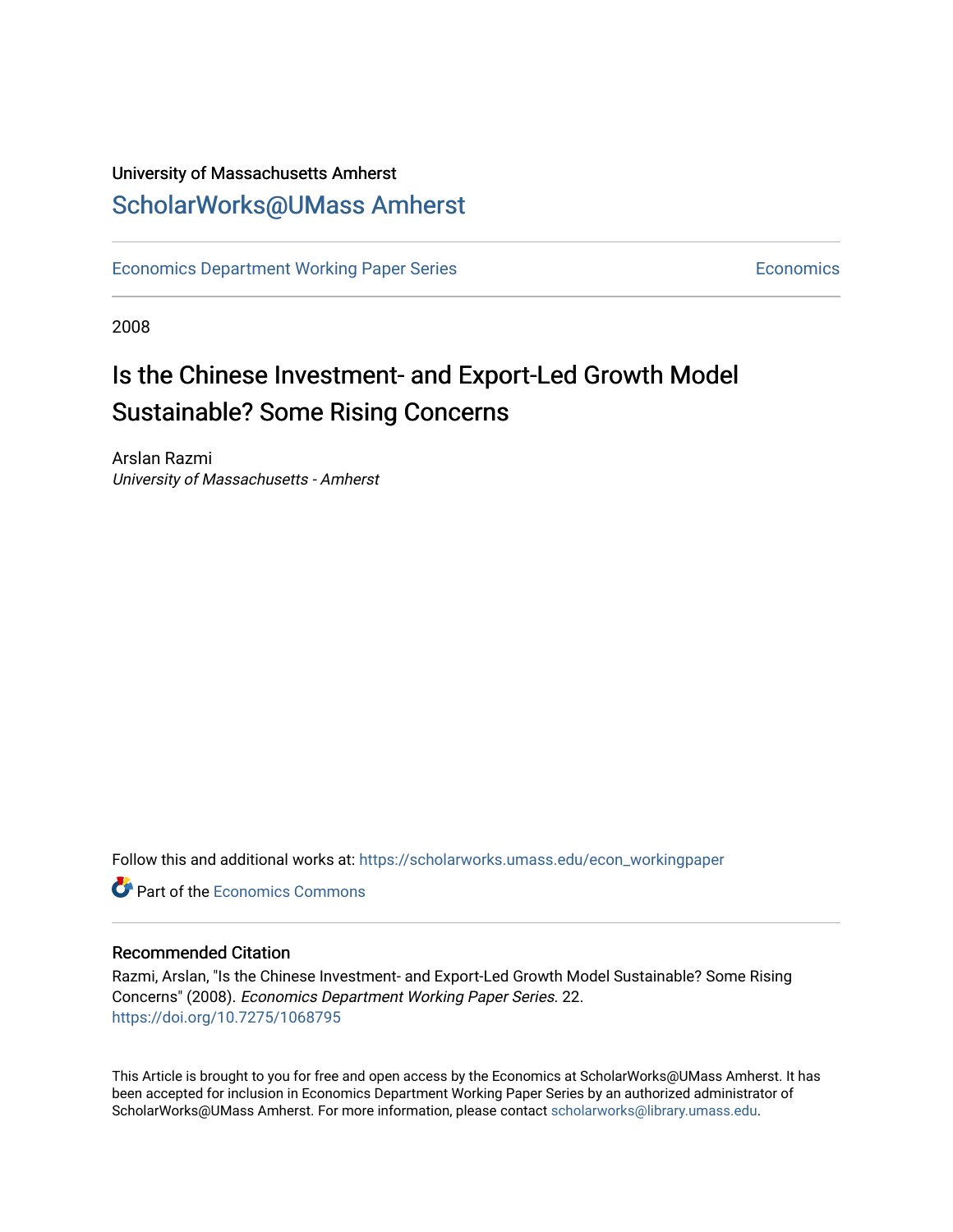# **DEPARTMENT OF ECONOMICS**

## **Working Paper**

**Is the Chinese Investment- and Export-Led Growth Model Sustainable? Some Rising Concerns** 

by

Arslan Razmi

Working Paper 2008-09



## **UNIVERSITY OF MASSACHUSETTS AMHERST**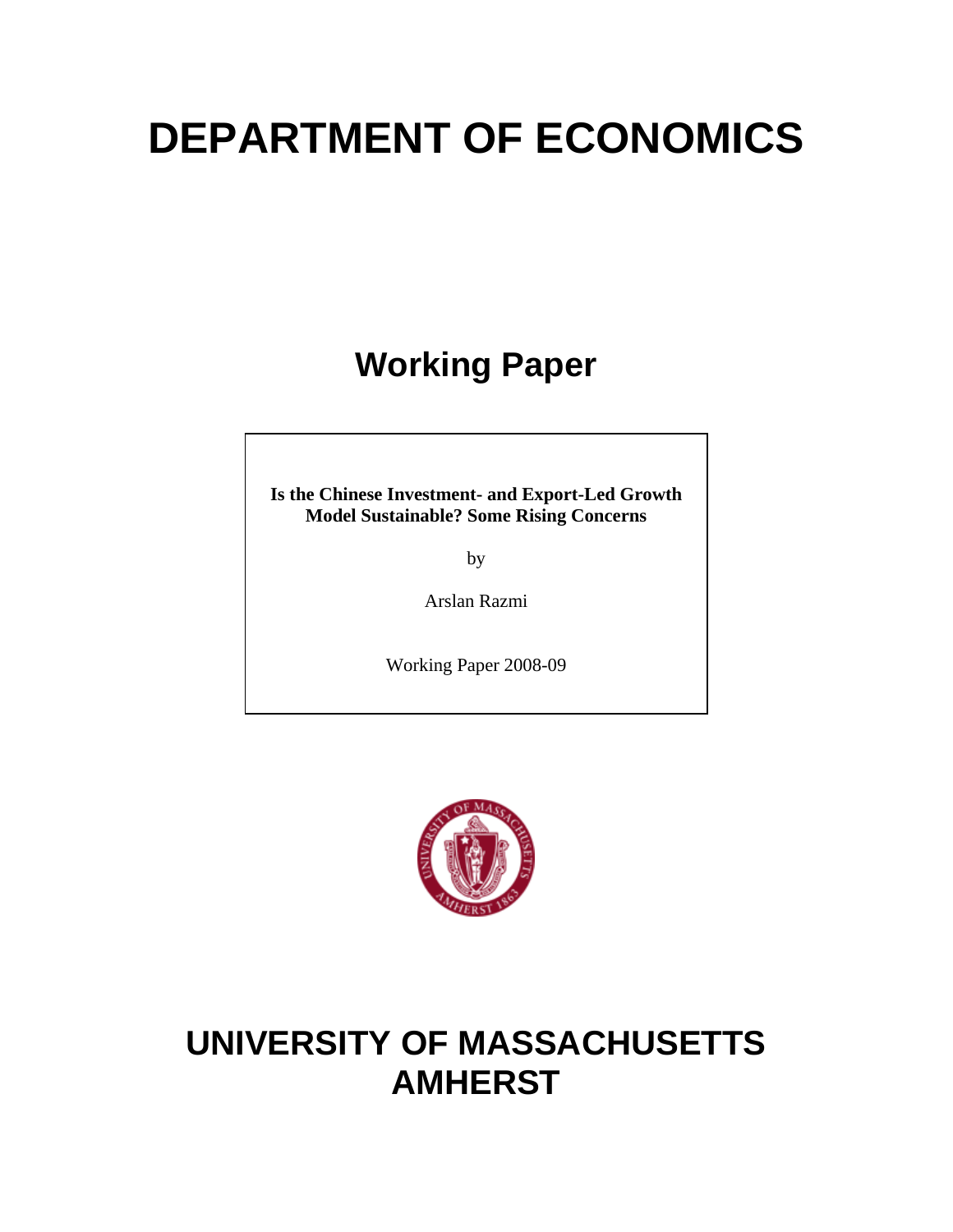## **Is the Chinese Investment- and Export-Led Growth Model Sustainable? Some Rising Concerns**

**Arslan Razmi\*** 

## **ABSTRACT**

China's rapid growth and success in poverty reduction over the last three decades has inspired world-wide admiration. This paper uses a simple framework with a Kaleckian flavor to analyze structural developments in the Chinese economy, and to understand some of the distributional consequences. Some of the possible sources of these distributional developments are then further analyzed using a trade-theoretic approach. Other aspects of China's investment- and export-led growth strategy are discussed along with the problems that the focused pursuit of such a strategy has raised. We conclude that China's growth model may now have outlived its utility, both on economic and socio-political grounds.

\*Arslan Razmi, Department of Economics, University of Massachusetts, Amherst, MA 01003, Telephone: (413) 577-0785, Fax: (413) 545-2921, Email: arazmi@econs.umass.edu.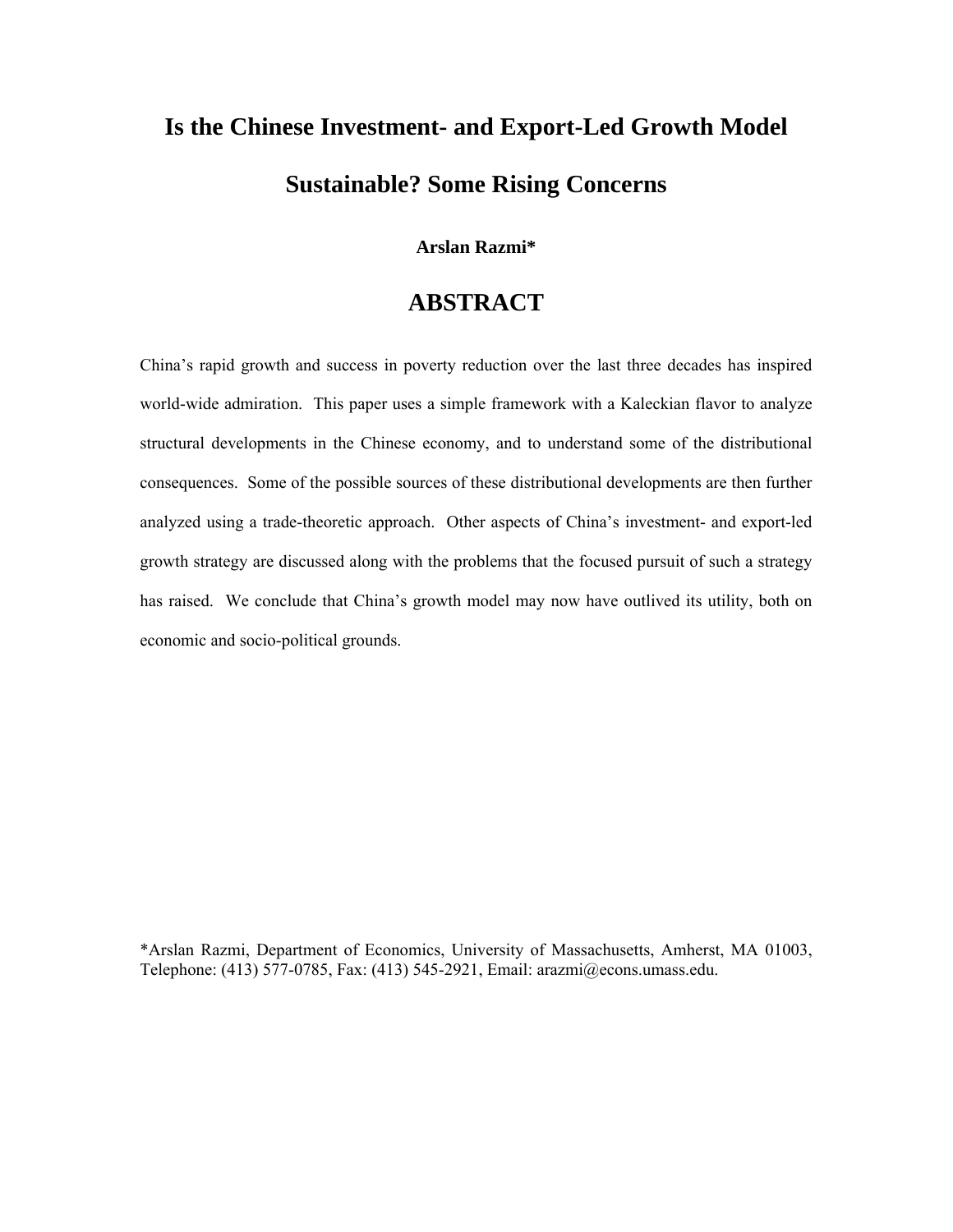## **Is the Chinese Investment- and Export-Led Growth Model Sustainable? Some Rising Concerns**

#### **ABSTRACT**

China's rapid growth and success in poverty reduction over the last three decades has inspired world-wide admiration. This paper uses a simple framework with a Kaleckian flavor to analyze structural developments in the Chinese economy, and to understand some of the distributional consequences. Some of the possible sources of these distributional developments are then further analyzed using a trade-theoretic approach. Other aspects of China's investment- and export-led growth strategy are discussed along with the problems that the focused pursuit of such a strategy has raised. We conclude that China's growth model may now have outlived its utility, both on economic and socio-political grounds.

## **1. Introduction and Background**

The fact that over the last three decades China has grown at an average annual rate exceeding nine percent is widely known and admired. Moreover, growth has been accompanied by a sharp reduct[i](#page-32-0)on in country-wide poverty numbers.<sup>i</sup> What is less frequently recognized, however, is that the trajectory of China's breakneck growth has created social, political and economic problems that, if not corrected soon, are likely to impede or even undermine the underpinnings of Chinese growth in the coming years. This paper discusses some of the constraints on Chinese growth that are beginning to assume ominous proportions. Our focus mainly is on growing (internal and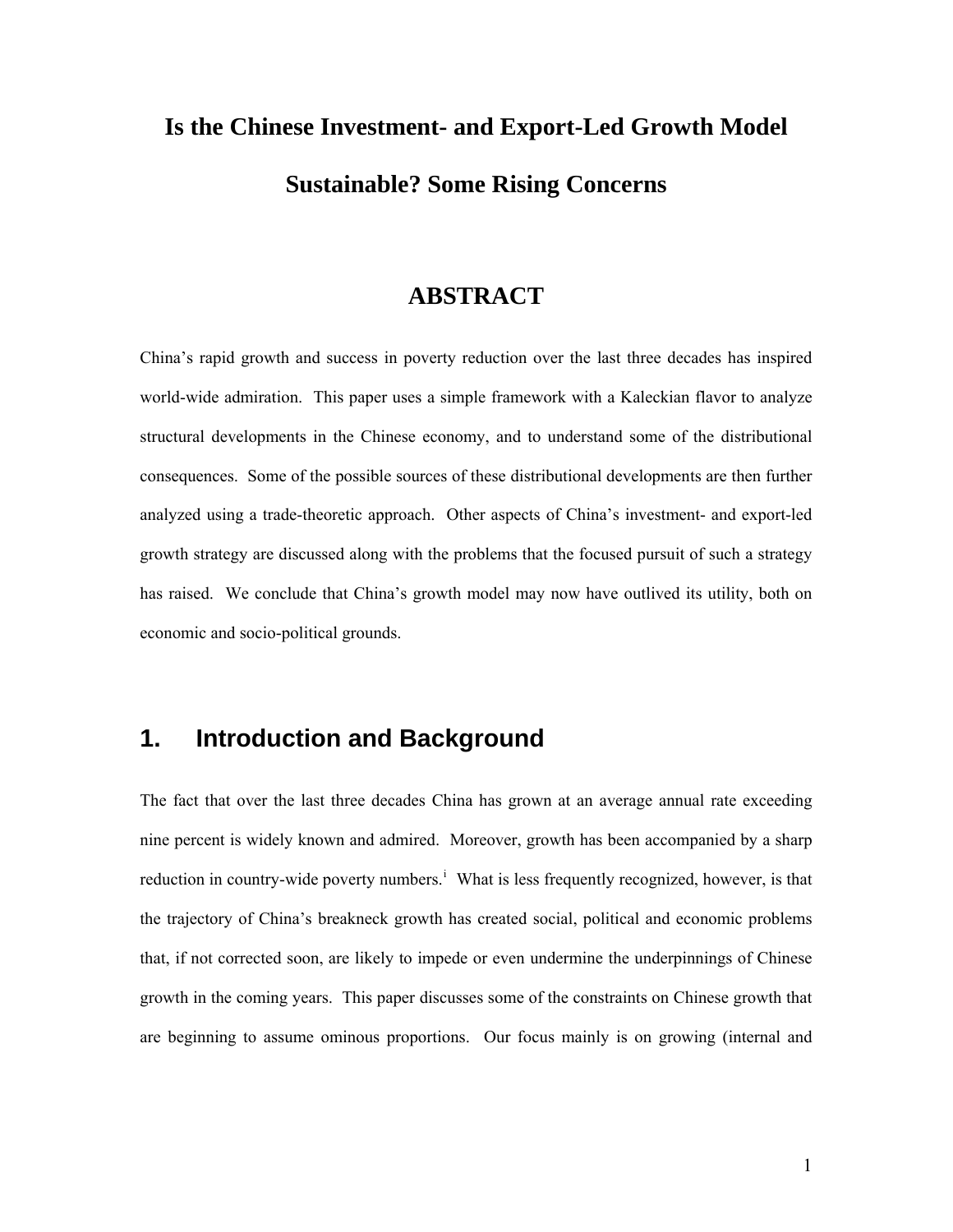external) constraints and the role that the current investment- and export-led growth model plays in exacerbating them.

In the years following the Tiananmen Square events in 1989, the Chinese regime carried out an extensive review of its social and economic policies.<sup>[ii](#page-32-1)</sup> One of the major changes that the regime sought to implement as part of a major round of reforms over the period 1992-97 was to attempt to quicken the pace of economic growth, capital accumulation, and employment creation. A major policy objective since then has been to rapidly create jobs for the millions of workers of potential migrants from the rural areas. Perhaps calculating that its internal market was not large enough to rely on, the Chinese government made well-coordinated efforts to attract exportoriented foreign direct investment (FDI). Figure 1 shows the dramatic increase in FDI in the early nineties. The figure also shows the evolution of the various components of demand as a proportion of GDP. Investment and exports have grown dramatically, displacing household consumption in the process. Government spending, on the other hand, has remained more or less stable. The contribution of investment to Chinese growth is obvious. However, the contribution of exports is less so, since total income or GDP is a function of *net* exports. Not surprisingly, especially given the vertically integrated nature of Chinese exports (see more on this below), Chinese imports have also grown rapidly since the beginning of economic reforms. A better measure of the *direct* contribution of exports -- a measure that ignores the *indirect* contribution of exports via investment) of exports – is, therefore, the trade balance. Figure 2 demonstrates that the contribution of net external spending has grown significantly in recent years, after a decline in the mid-nineties.<sup>[iii](#page-32-1)</sup>

Export-oriented policies require shifting relative prices towards tradables, and within tradables towards exportables. In pursuit of the former objective, China's growth strategy has involved maintaining a ``low'' real and nominal exchange rate through keeping the renminbi loosely pegged to the US dollar.<sup>[iv](#page-32-1)</sup> The second objective, that is shifting production towards exportables,

2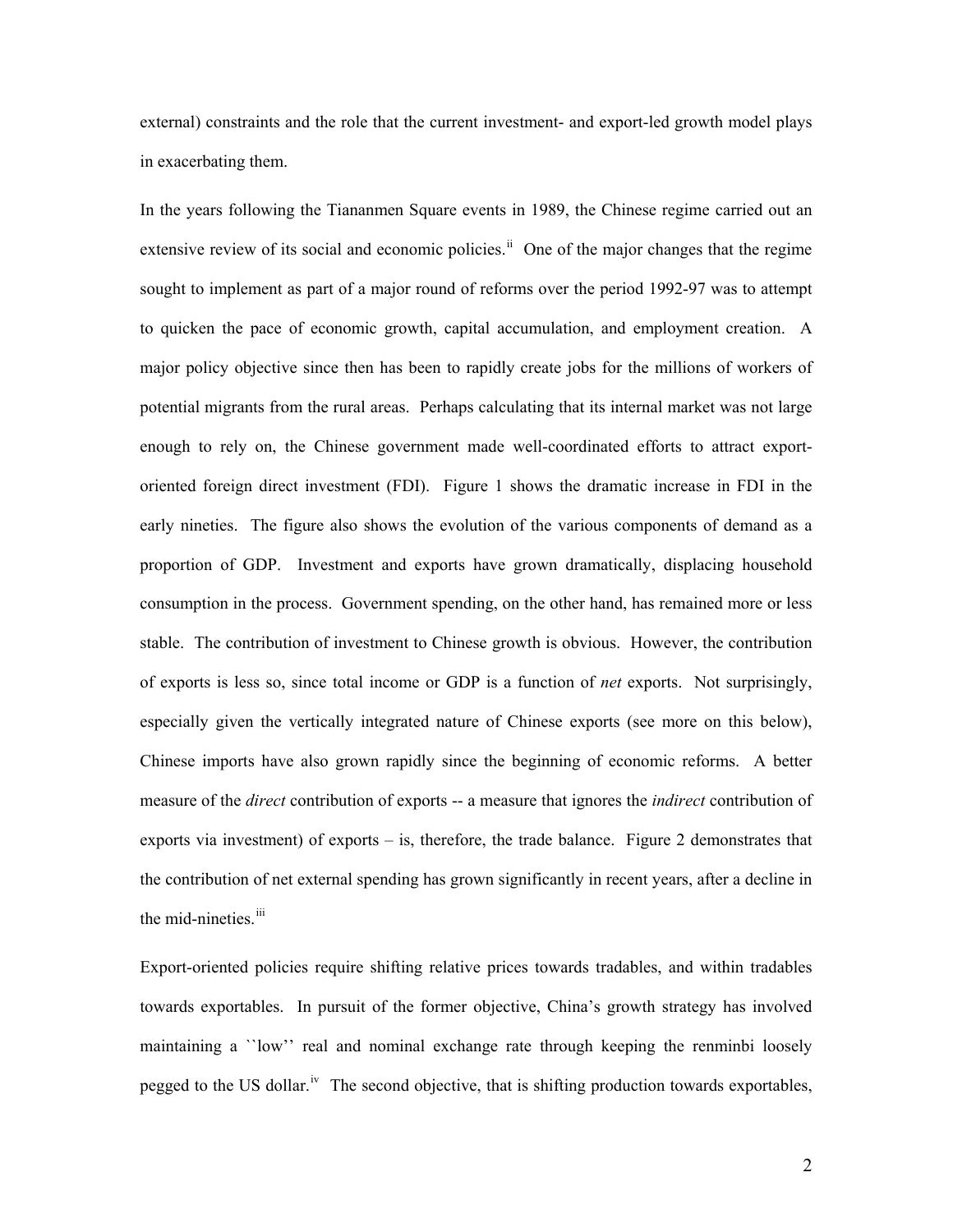has also been pursued methodically. The government has subsidized and favored export-oriented investment, especially at the local level, partly through the incentives created by the system that guides promotion of local officials and the tax system, including the production-based value added tax (Kuijs and Wang, 2005). Beginning in 1992, the government reduced tariffs in a series of adjustments (see Branstetter and Lardy, 2006). This was followed by the merging of the official and trading market exchange rates under a regime of managed floating after a big onestep devaluation in 1994.

China's strategy is reminiscent in many ways of that pursued by the East Asian ``tigers'' during their long phases of accelerated growth. However, there are some important differences, both in the processes and outcomes. For example, South Korea and Taiwan were much less reliant on external sources of investment. Moreover, expansion of exports in these countries was much less contingent on the kinds of vertically integrated international production networks that China has relied on to create an industrialized export base. The restructuring of the expenditure composition of GDP was much less dramatic in these countries. As we seek to demonstrate, these features of the Chinese economy have contributed to entrenching patterns of ``uneven growth.'' Finally, China is much larger in an economic sense, which means that its current growth pattern could have potentially negative effects on the purchasing power of its citizens as well as those of competing developing countries in the coming years.

The remainder of this paper proceeds as follows. Section 2 develops a simple Kaleckian framework to analyze the role of savings in an investment- and export-led growth regime. Section 3 uses this framework to analyze a few key macroeconomic aspects of the Chinese growth pattern, focusing on how these combine with microeconomic, trade-related considerations to facilitate uneven growth in terms of income distribution. Sections 4 and 5 explain how policies associated with export-led growth can lead to misallocation of scarce resources. Section 6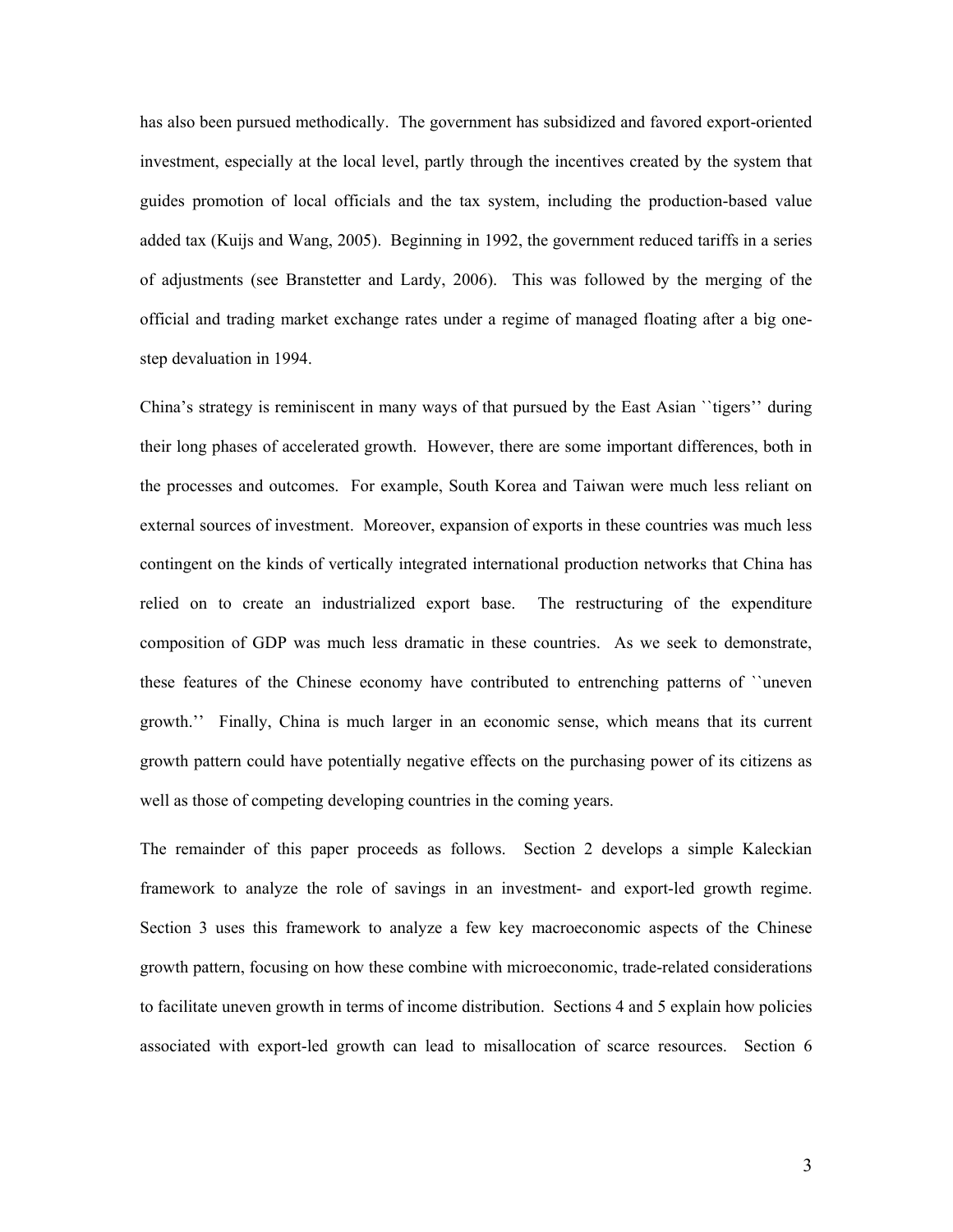extends the discussion to shed some light on ways in which China's growth trajectory has left it exposed to developments outside its borders. Section 7 concludes.



Figure 1: The evolution of expenditures and FDI. *C* denotes final consumption expenditure, *I* denotes gross capital formation, *G* denotes general government final consumption expenditure, *TB* denotes the external balance in goods and services, while *X* denotes exports. All variables expressed as percentages of GDP. Source: World Bank's *World Development Indicators*.

## **2. A Key Element: The Decline in Consumption as a Proportion of GDP**

The pursuit of investment and export-led growth based on high (domestic and imported) private savings often requires constraining the growth of domestic consumption expenditures. A frequently used identity illustrates this point. The expenditures approach defines gross national product (GNP) as:

$$
Y \equiv C + I + G + TB + NFI
$$
 (1)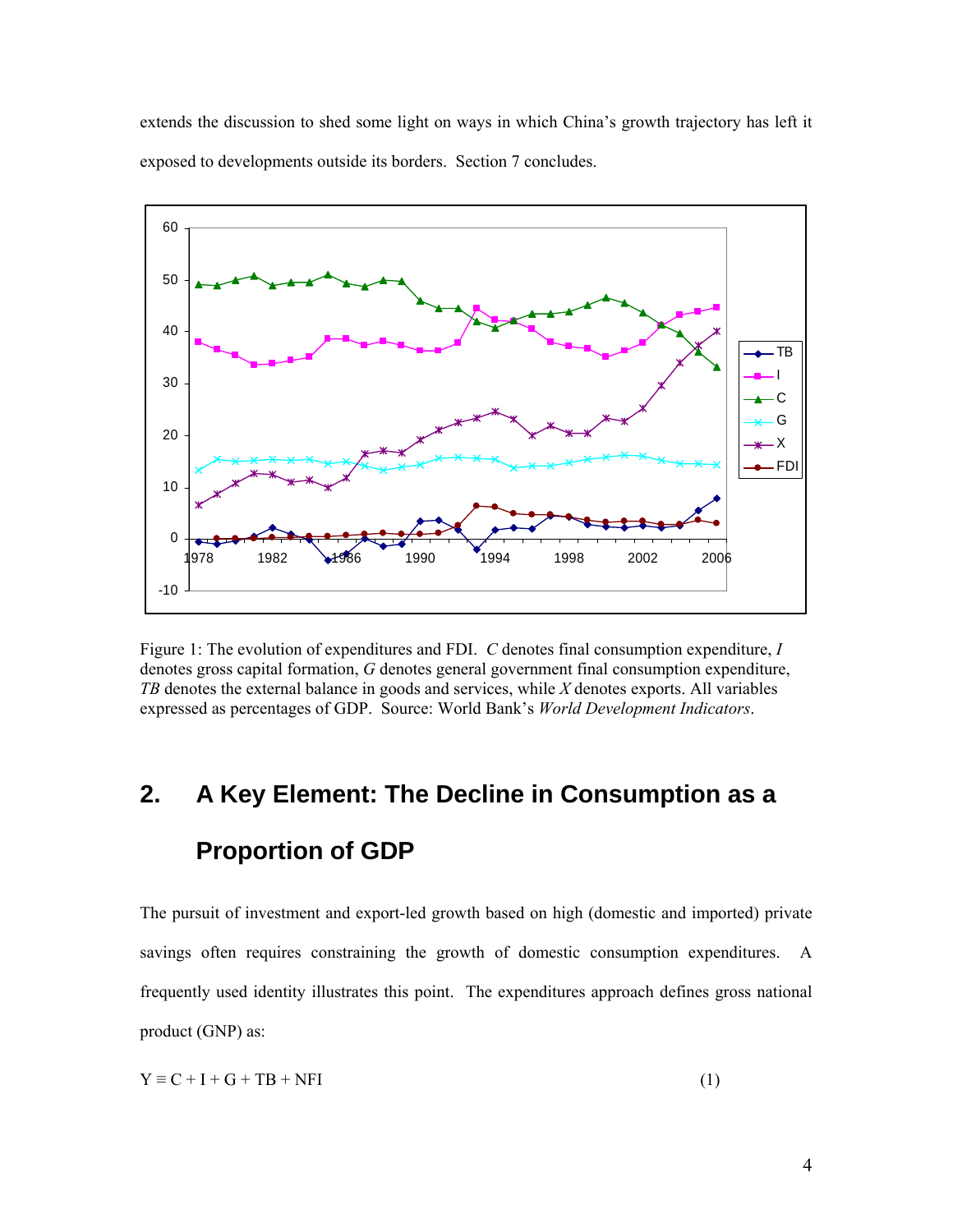where *Y*, *C*, *I*, *G*, *TB*, and *NFI* represent income, consumption, government spending, the trade balance, and net foreign factor income, respectively, all variables being expressed in *real* terms. Since the current account (CA) equals net exports of goods and services plus net foreign factor income,

$$
Y \equiv C + I + G + CA \tag{1A}
$$

where  $CA \equiv TB + NFI$ . But (after-tax) disposable national income can either be saved or consumed. That is,

$$
Y - T \equiv C + S \tag{2}
$$

The latter two identities taken together imply that:

$$
CA = (T - G) + (S - I)
$$
\n
$$
(3)
$$

Put in words, a trade surplus reflects an excess of national (public and private) savings over in[v](#page-32-1)estment.<sup>v</sup> Intuitively, a country running a current account surplus must export savings to the rest of the world in order for the latter to pay for their CA deficit. Another way to re-arrange (1A) may provide further perspective:

$$
Y \equiv E + CA \tag{4}
$$

where  $E = C + I + G$  represents domestic absorption or expenditures. Or,

$$
CA \equiv Y - E \tag{4A}
$$

In other words, a current account surplus reflects an excess of income over expenditures (the Chinese case in recent years). Conversely, a current account deficit reflects an excess of expenditures over income (the US case in recent decades).

In recent years, China has experienced savings and investment rates that are unprecedented even when compared against the standards set by the neighboring East Asian tigers (Taiwan, South Korea, Hong Kong, and Singapore). Interestingly, true as this is on the investment side, it is even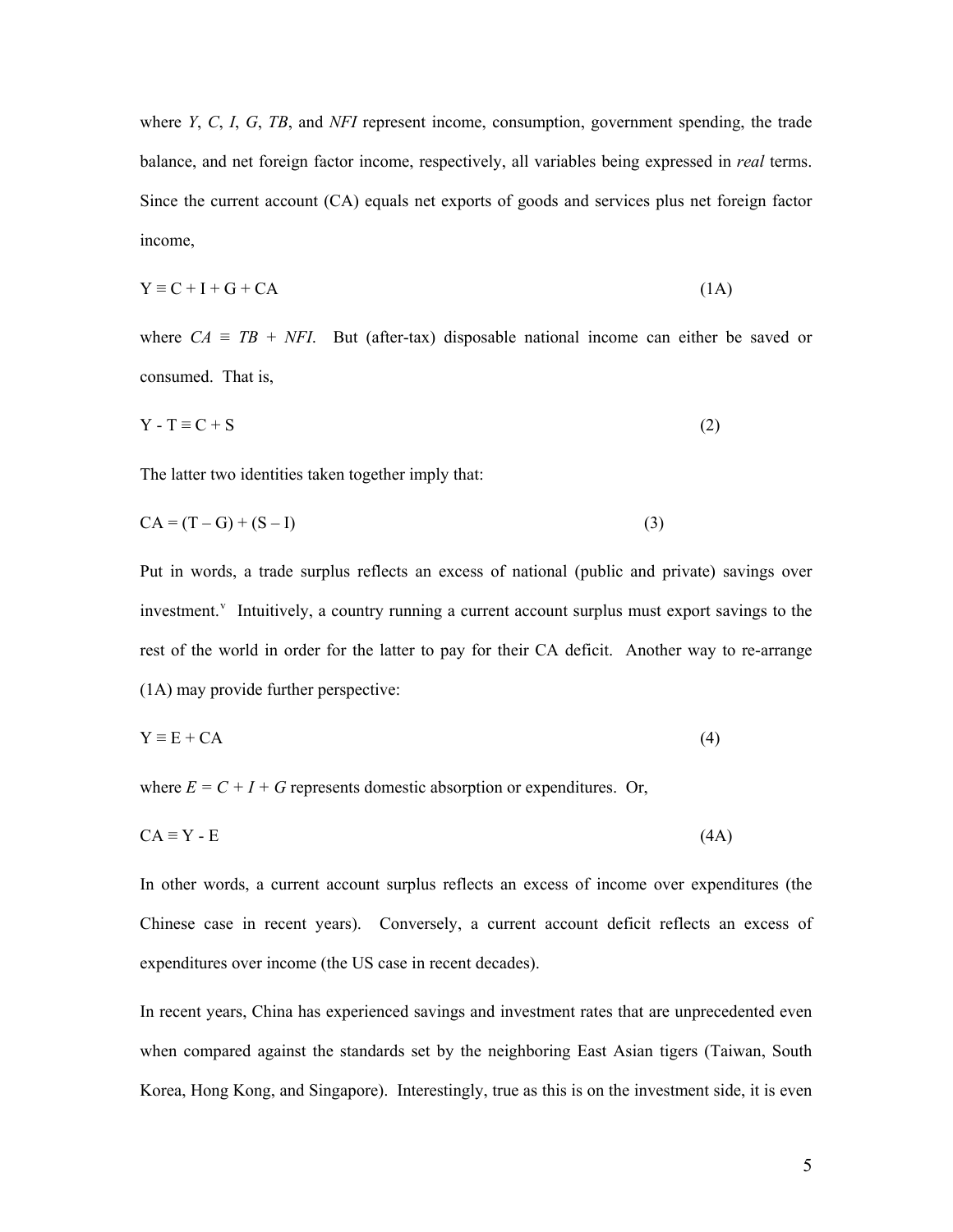truer on the savings side, as reflected recently in growing current account surpluses. Figures 2 and 3 illustrate China's exceptionally high savings and investment rates. Figure 2 presents trends in gross fixed capital formation as a proportion of GDP for China and seven other countries or groups of countries (Hong Kong, India, Japan, Korea, Singapore, Low and Middle Income countries, and Middle Income countries). Japan is widely regarded as the first Asian ``tiger'' while Hong Kong, Korea (Republic of). Singapore and Taiwan are the four East Asian tigers.  $\dot{v}$ India is comparable in size and level of development to China, and has, like the latter, been growing rapidly over the last two decades. Low income countries are defined as countries with per capita gross national income (GNI) of less than \$905, while middle income countries are defined as those with per capita GNI between \$905 and \$3,595. As seen in the figure, none of the other countries or country groups, with the exception of Singapore, has ever attained the levels experienced by China in the last few years. Figure 3 shows that the savings performance is, if anything, even more outstanding. Moreover, Chinese saving and investment rates began a steep upward incline in 2002 which continues to date.

Figure 4 illustrates the issue from a different angle. The trajectories of national investment and savings change and evolve over time, as does the path of output growth. It makes more sense, therefore, to compare different economies at comparable phases of their growth trajectories. We attempt to do this by identifying the fastest growing decades for the relevant countries in terms of per capita GDP growth. We then average the values of the variables of interest for the decade and plot them along with the average values of the same variables for China over the most recent decade. The fastest growing decades were identified as follows: Hong Kong, 1961-70; Japan, 1961-70; India, 1997-2006; Korea, 1982-1991, Singapore, 1965-1974.

Again, the figure clearly highlights the exceptionally skewed nature of the Chinese growth pattern in the most recent decade. Chinese household consumption has been a lower share of GDP then even the other East Asian tigers during their rapid growth and accumulation phases. For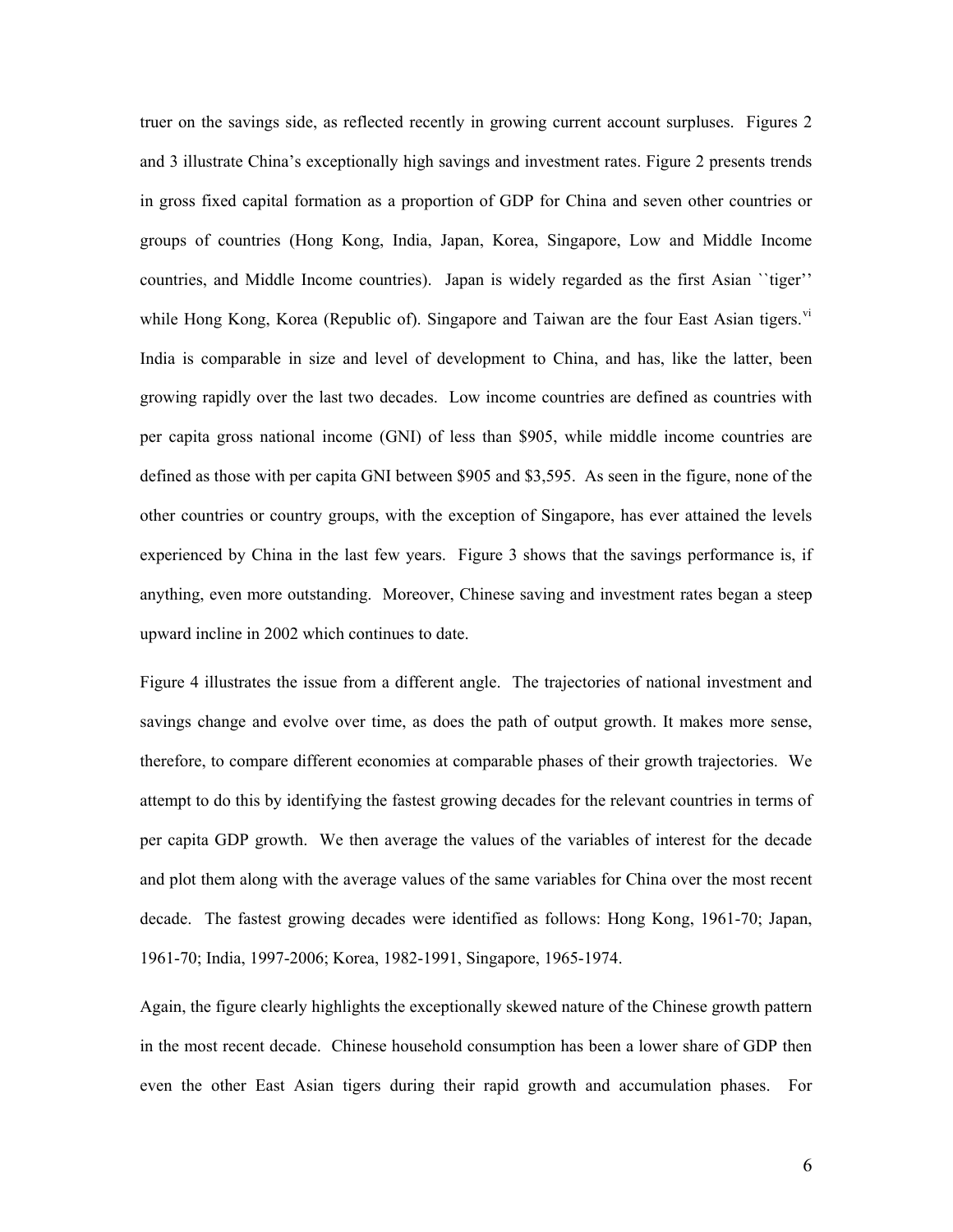example, Korea had an average consumption-to-GDP share during their most rapid growth phase that is 12 percentage points higher than the corresponding Chinese share over the recent decade. The closest comparison along this dimension is with Japan in its highest growth phase in the 1960s, but even in this case the difference is more than 9 percentage points. China also stands out in the investment share of GDP, with the closest comparison being with Japan (almost 37 percent for China versus almost 33 percent for Japan). Similarly, the Chinese savings rate has been exceptionally high, with the nearest competitor being Japan (with a 6 percentage point difference). Finally, these differences are also reflected in the trade balance in goods and services -- which has been positive and exceptionally high for China -- and in the relatively low Chinese national expenditure share of GDP. The latter statistic underlies the oft-repeated statement that China has kept its living standards lower than justified by its income level.

The question of what is causing the growing current account surpluses is related to the question of what facilitates a growth pattern consisting of exceptionally low consumption, high investment, and even higher savings. This is the question that we turn to next.



Figure 2: Gross fixed capital formation as a proportion of GDP (1978-2005).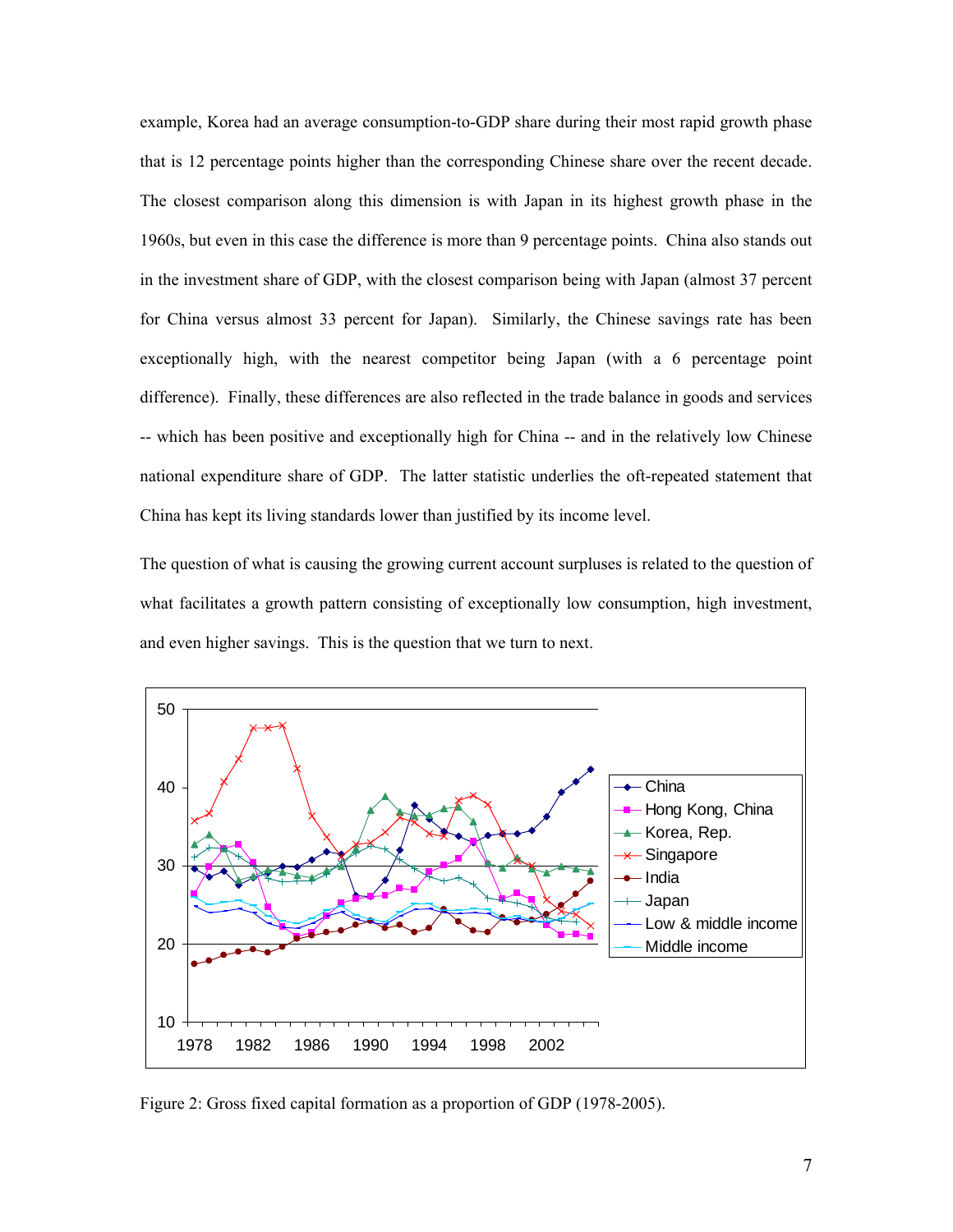

Figure 3: Gross savings as a proportion of GDP (1978-2005).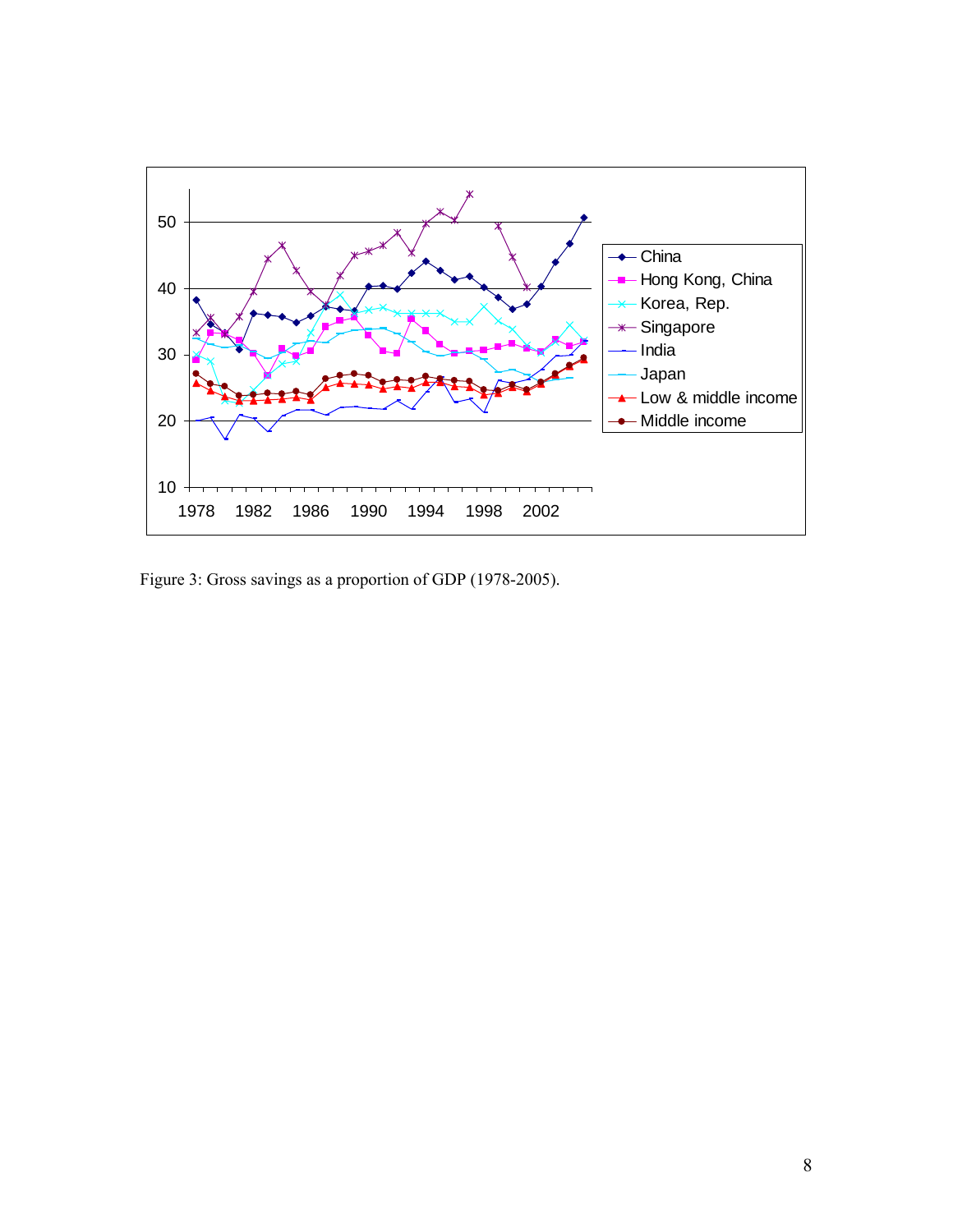

Figure 4: Averaged values of variables (expressed as percentages of GDP) over the fastest growing decade for each country. *C\_h* denotes household final consumption expenditure, *I* denotes gross fixed capital formation, *G* denotes general government final consumption expenditure, *TB* denotes the external balance in goods and services, *S* denotes gross domestic savings, while *E* denotes gross national expenditure. Source: World Bank's *World Development Indicators*.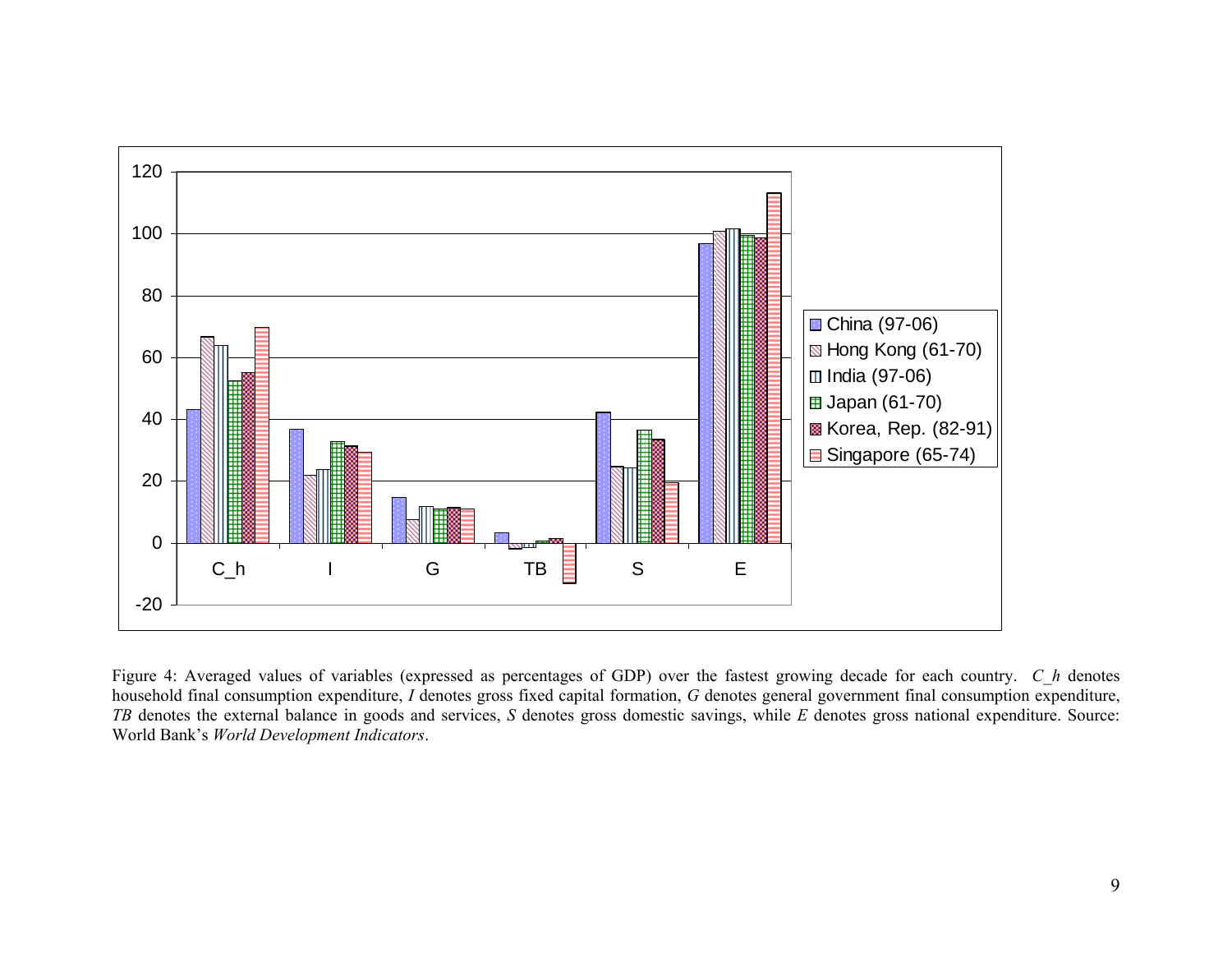The high Chinese saving rate is frequently attributed to cultural factors, unique to East Asia in general and China in particular, that are reflected in the higher propensity of households in these countries to save. While this may undoubtedly be true to some extent, recent research has rendered this explanation increasingly questionable. Firstly, while the Chinese household saving rate is high, it is not radically different from that of other developing countries in Asia. For example, India has had a higher household saving rate in recent years (Kuijs, 2006). Secondly, Kuijs (2005a) finds that the factor separating China from other high saving developing countries is the high rate of savings by the government and enterprises.  $\frac{v}{v}$  Since these enterprises are not legally obligated or expected to pay out part of their profits in the form of dividends, these are able to channel retained earnings into fixed investments at high rates. Moreover, Kuijs (2005a) and Aziz (2007) find that profit margins have expanded in recent years (perhaps partly reflecting China's move into sectors that produce more technologically sophisticated products), providing even more room for the high retained earnings - high investment nexus to come into play. Finally Kuijs reports that another major reason for high enterprise savings has been the high share of capital intensive industry in GDP.

This discussion can be linked to broader political economy considerations through Kaleckian channels. National income can be expressed in yet another way as follows:

$$
Y \equiv W + R + T \tag{5}
$$

where *W* and *R* denote total (after-tax) national wages and profits. Decomposing domestic consumption into workers' and capitalists' consumption,  $C_W$  and  $C_R$ , respectively, allows us to rewrite equation  $1(A)$  as:

$$
Y \equiv C_W + C_R + I + G + CA \tag{6}
$$

Or,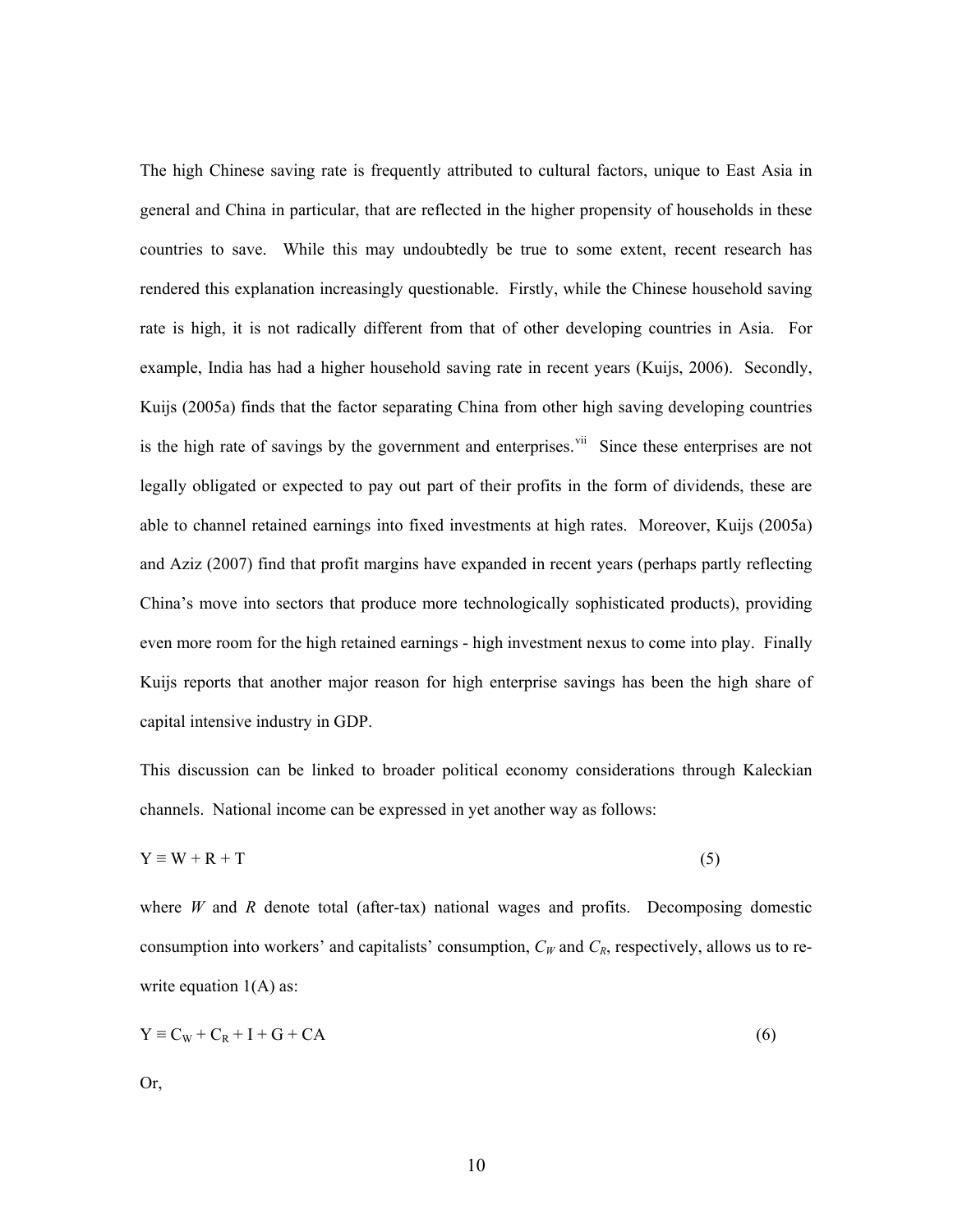$$
CA = (W - C_W) + (R - C_R) - I + (T - G)
$$
\n(6A)

Kalecki assumed that workers do not save.<sup>[viii](#page-32-1)</sup> Further assuming, for simplicity, a balanced budget yields:

$$
CA = s_R R - I \tag{7}
$$

where  $s_R$  denotes the rate of savings out of profit income. It may be more convenient to express this relationship in terms of GNP. Dividing both sides by *Y*, defining the share of profit as  $\pi$ , and using lower case letters to indicate that the current account and investment variables are being expressed as proportions of GNP yields:<sup>[ix](#page-32-1)</sup>

$$
ca = s_R \pi - i \tag{8}
$$

Equation (8) tells us that the higher the share of profits in national income, the higher the magnitude of national savings and the higher the rate of investment that can be sustained while maintaining a balanced current account. Alternatively, the higher the share of profits in national income, the higher the national savings and the higher the current account surplus that can be sustained at a given proportion of investment.

One of the widely recognized facts about recent Chinese economic history is the shift of income from wages to profits, as reflected in the national income shares of each group. According to World Bank (2007), for example, the share of wages in GDP declined from 53 percent in 1998 to 41.4 percent in 2005. The lower wages have corresponded with a declining trend in the consumption share of GDP (see Figure 5). In light of equation (8), this feature of the Chinese growth model has enabled China to rely on external demand and investment to generate high growth rates while maintaining low consumption and current account surpluses. Noting that Chinese investment in recent years has been driven mainly by manufactures, real estate, and infrastructure, Barnett and Brooks (2006) find that manufacturing investment is significantly correlated with retained earnings. They also find that the capital-output ratio has increased, and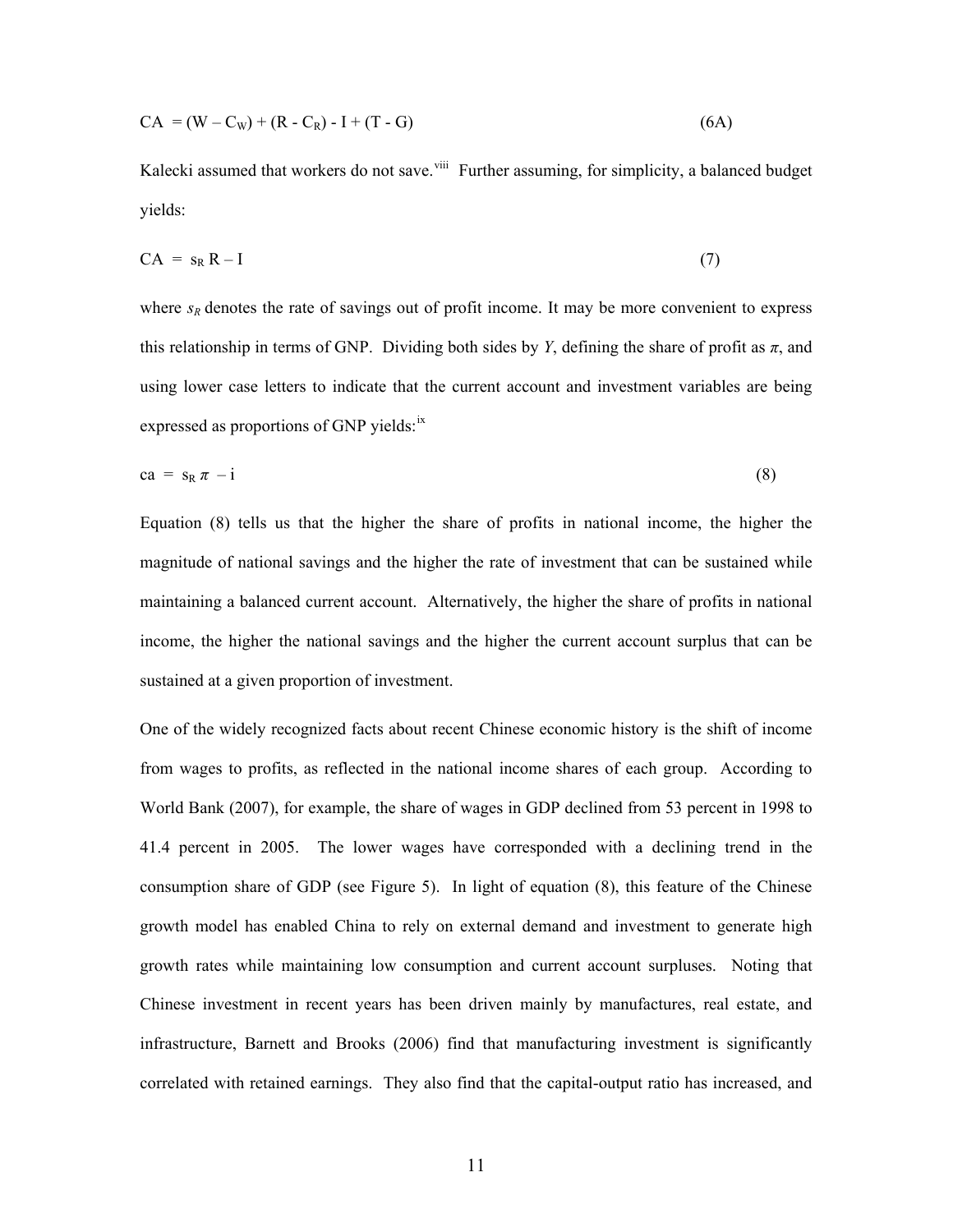the marginal product of capital has declined since around 1993. This pattern of increasing capital-output ratios raises important concerns about the sustainability of recent growth patterns. For example, based on their estimate that it would require the investment-to-GDP ratio reaching unprecedented high levels of 55 percent on average in 2014-24 in order to maintain an annual GDP growth of 8 percent, Kuijs and Wang (2005) conclude that continued investment and industry-led growth in the scenario on current policies is almost certainly unsustainable. Furthermore, as discussed in the next section, this growth path has led to the exacerbation of distributional inequities, which may undermine China's long-run economic prospects.



Figure 5: The evolution of private consumption and the wage share of GDP. Source: World Bank (p. 6, 2007)

## **3. Uneven growth**

#### *3.1 Macroeconomic Aspects*

According to Chaudhuri and Ravallion (2006), the unevenness of Chinese growth is characterized by at least three characteristics: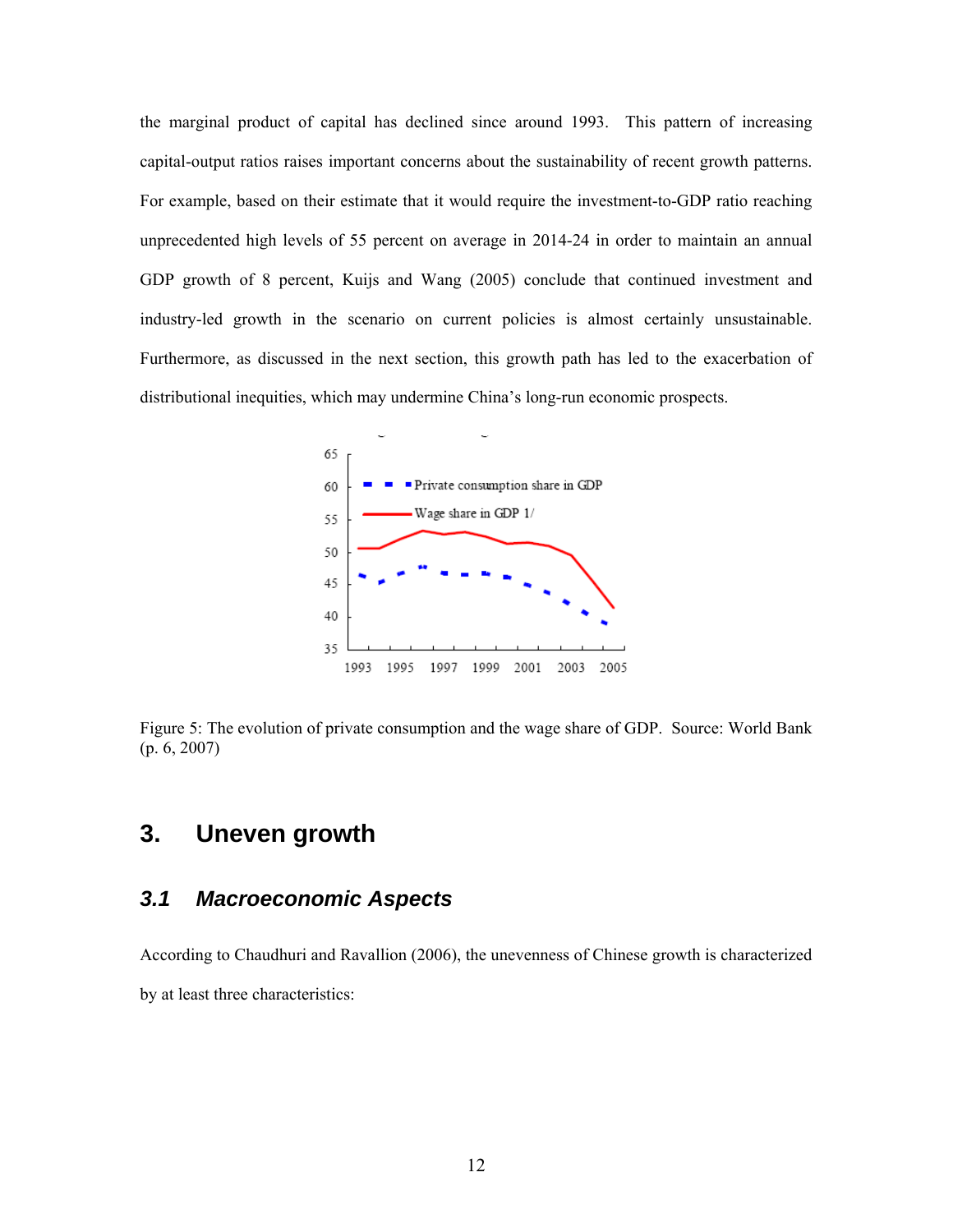- Unevenness across households, with the incomes of the richest households growing much faster than those at the bottom of the income distribution, giving rise to dramatically increased between-household inequality.
- Unevenness across provinces with the inland provinces lagging behind the coastal provinces.
- Unevenness across sectors, with the primary sector (agriculture) lagging behind the secondary (industrial) and tertiary (service) sectors, and the rural areas lagging behind the urban areas.

To analyze the unevenness in outcomes across households, it is convenient to look at a related manifestation of growing polarization, that between the share of profits and wages. As noted earlier, the national share of wages has been on the decline over the last three decades. We can again employ some basic accounting identities to guide our discussion. Rearranging equation (6):

$$
Y \equiv (1 - s_W) W + (1 - s_R) R + I + G + CA
$$
 (6B)

Again, assuming for simplicity that workers do not save, (6B) becomes:

$$
Y \equiv W + (1 - s_R) R + I + G + CA \tag{6C}
$$

Thus, due to workers' higher propensity to consume, an increase in wages has a much greater proportional impact on aggregate demand *from domestic sources* than an increase in profits.<sup>[x](#page-32-1)</sup> This means that a growth strategy based on domestic demand will be likely to focus on ensuring that the share of wages in national income does not decline. This provides an interesting contrast to equations (7) and (8), which imply that a growth strategy based on *external demand* (as manifested in current account surpluses) and investment is likely to focus on maintaining or raising the profit share of national income.

There is another (related) factor that suggests that an outward-oriented strategy would be at best less focused on, and at worst, opposed to taking direct measures to ensure more egalitarian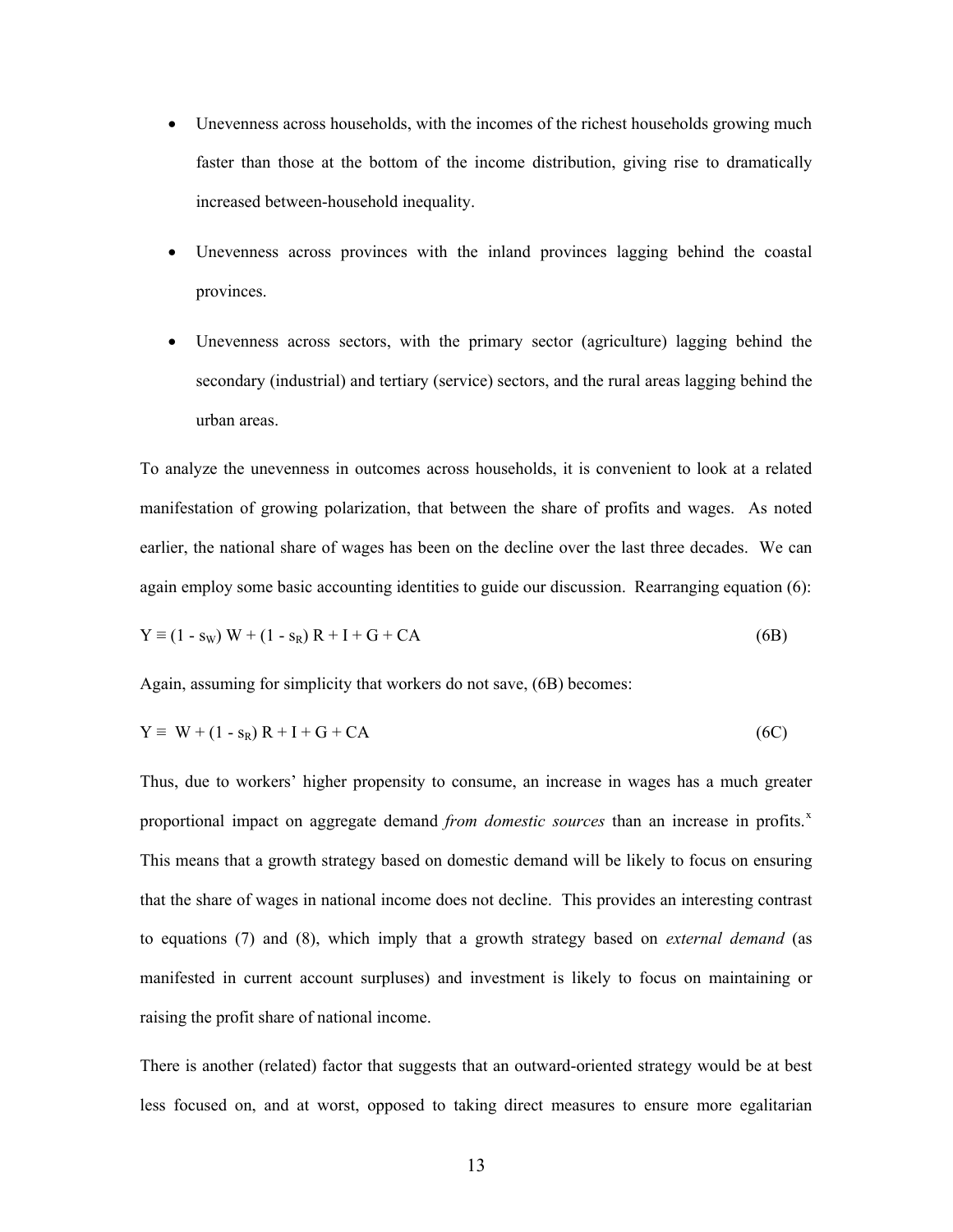patterns of growth. For an outward-oriented strategy that relies on boosting the competitiveness of domestically produced tradables, wages that rise at a rate slower than the growth rate of labor productivity mean falling unit labor costs and hence increased sales (in the case of imperfect product market competition) and/or higher profit rates. Existing evidence from China suggests that while wages have been rising rapidly, at least in the urban east coast areas, productivity growth has been even higher.<sup>[xi](#page-32-1)</sup> Reliance on external sources of demand has lessened the obvious economic rationale for reversing this trend. However, the resulting polarization may have serious socio-economic consequences in the long run, especially if job creation stalls.

Turning to one of the other dimensions along which Chinese growth has been uneven, the eastern and southeastern coastal provinces have been the greatest beneficiaries of the post-1978 economic regime. For example, according to Chaudhuri and Ravallion (2006), Chinese provincial rates of GDP growth ranged from a low of 5.9 percent in Qinghai to a high of 13.3 percent in Zhejiang between 1978 and 2004. One obvious reason for this polarization between coastal and inland regions is the heavy public investment in infrastructure that took place in the former due to their geographical proximity to the dynamic east Asian region (especially Hong Kong), and the subsequent arrival of domestic and foreign private investment. A related reason is the differential tax treatment afforded to investors in these areas. Yet another important factor is the geographical proximity of these regions to important trade nodes, and their resulting pivotal position in the existing growth model. A consequence has been, according to an empirical study by Wan *et al.* (2007) *that* uneven distributions of domestic capital, FDI and trade account for almost 50 percent of total regional inequality.

Finally, following the example of many other developing Asian and Latin American countries, the Chinese development model has placed a particular emphasis on moving resources from the rural agricultural sector to the urban secondary and tertiary sectors.<sup>[xii](#page-32-1)</sup> For example, according to estimates made by the People's Bank of China (2004) small and medium-sized enterprises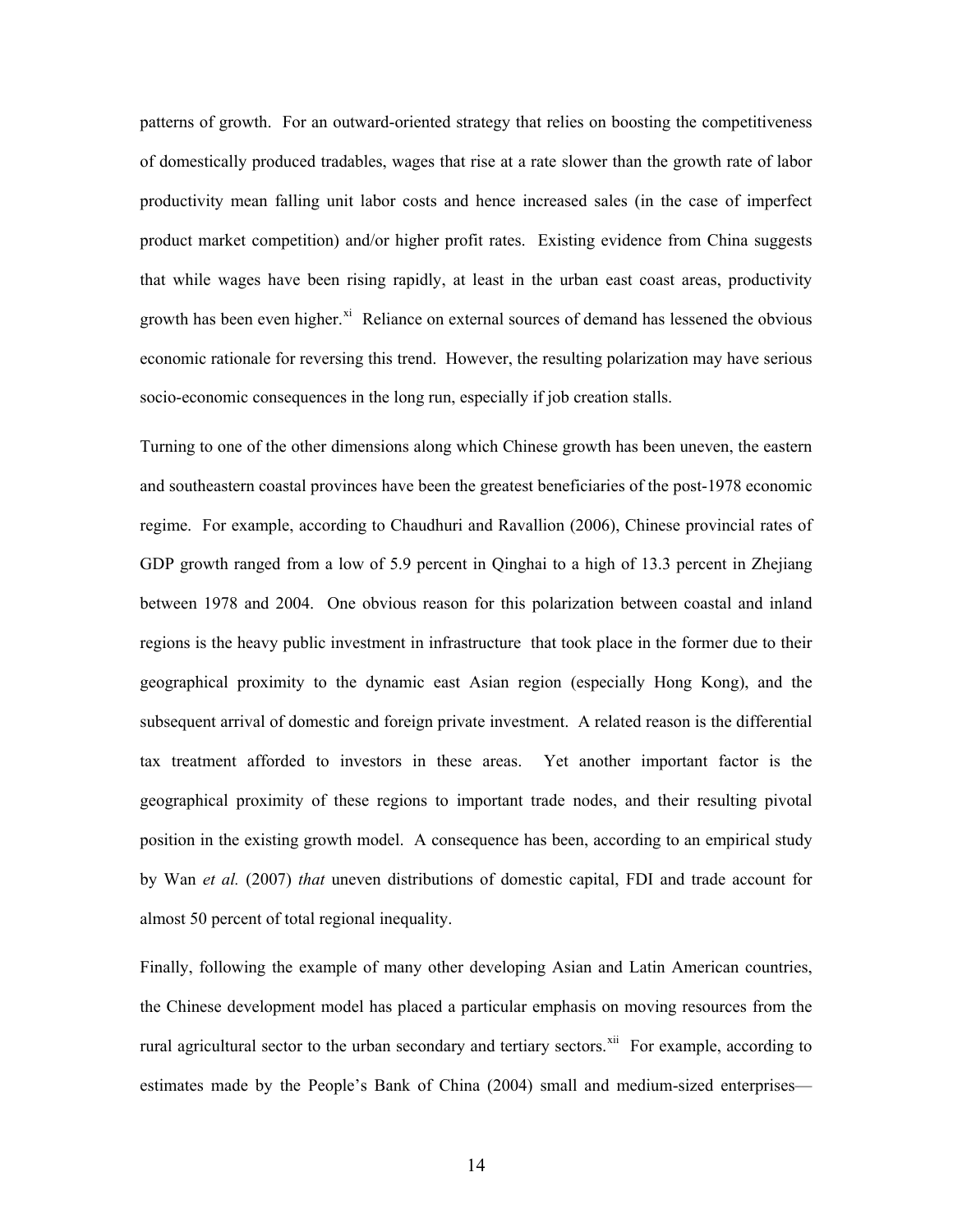which are significantly more prevalent in services than in industry—account for more than half of Chinese GDP but receive less than 10 percent of total bank loans. The government's channeling of financing to investment in infrastructure has also traditionally been geared towards facilitating industry in particular (cited by Kuijs and Wang, 2005).

Figure 6 illustrates the relative contraction of the agricultural sector, whose share of value-added in GDP declined from about 33 percent in the early 1980s to 12 percent in 2005. This shift is also reflected in the share of total employment in the primary sector which declined from about 70 per cent in 1980 to about 50 per cent in 1997 (Bhalla and Qiu, 2002).<sup>[xiii](#page-32-1)</sup> Not surprisingly, while the rural areas have seen a decline in poverty, their economic growth has been limited relative to the urban areas. Moreover, according to Ravallion and Chen (2007), absolute inequality (as measured by the difference between mean incomes) has increased appreciably, both between and within both urban and rural areas.<sup>[xiv](#page-32-1)</sup> In a major study, Kanbur and Zhang (1999) concluded that the contribution of rural-urban disparities to regional inequality in China exceeded the contribution of coastal-inland disparities, although the contribution of the latter has grown more rapidly, especially in the 1990s.<sup>[xv](#page-32-1)</sup> Wu and Perlof (Table 1, 2005) also find a steady increase in the urban Gini index starting around 1991 or so. Sicular et al. (Table 1, 2007) find that the urban–rural income ratio was close to 3 in 2002 and cite Eastwood and Lipton (2004) to demonstrate that this ratio is quite high by international standards. For example, the ratio for most other Asian countries lay between 1.3 and 1.8 in the nineties, with the Philippines an outlier at 2.17.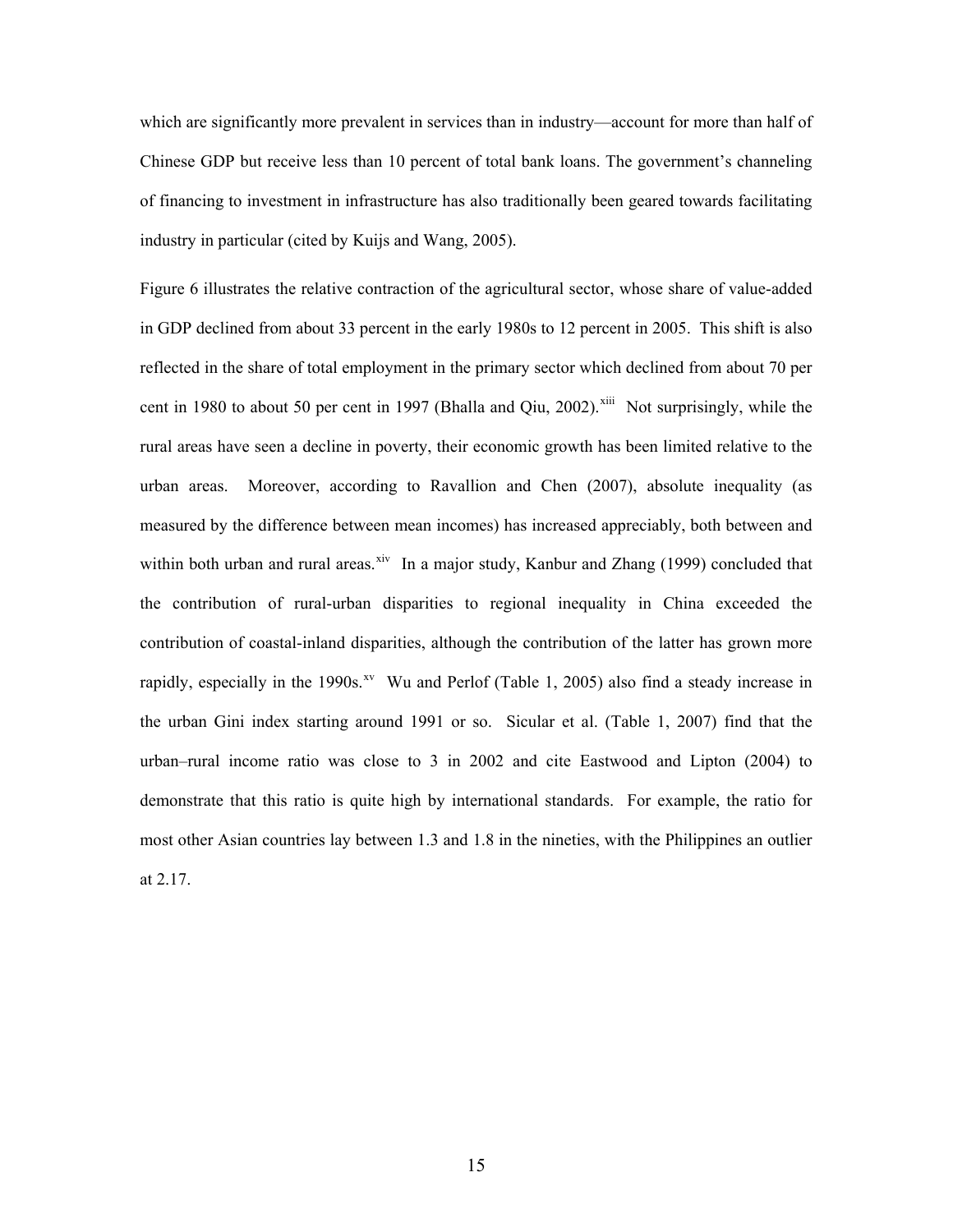

Figure 6: Share of Various Sectors in Total Value-Added (1961-2005)

#### *3.2 Microeconomic Considerations*

A major puzzle in mainstream international trade theory is the simultaneous growth of wagewage and profit-wage inequality in many developed and developing countries in recent years. Our earlier discussion suggests that there is substantial evidence that this holds true for China as well. While the Heckscher-Ohlin-Samuelson framework of international trade theory does predict a rise in inequality in capital and skilled labor abundant industrialized countries, it predicts the opposite for unskilled labor abundant developing countries. The intuition is quite straightforward. Given a number of simplifying assumptions, $x^{x}$  a country's comparative advantage in a two good, two country world will lie in producing the good that uses its abundant factor intensively. In other words, a skilled labor abundant country will find its comparative advantage to be in the good that uses more skilled labor *relative* to unskilled labor when compared to the other good. In the presence of perfectly competitive product and factor markets,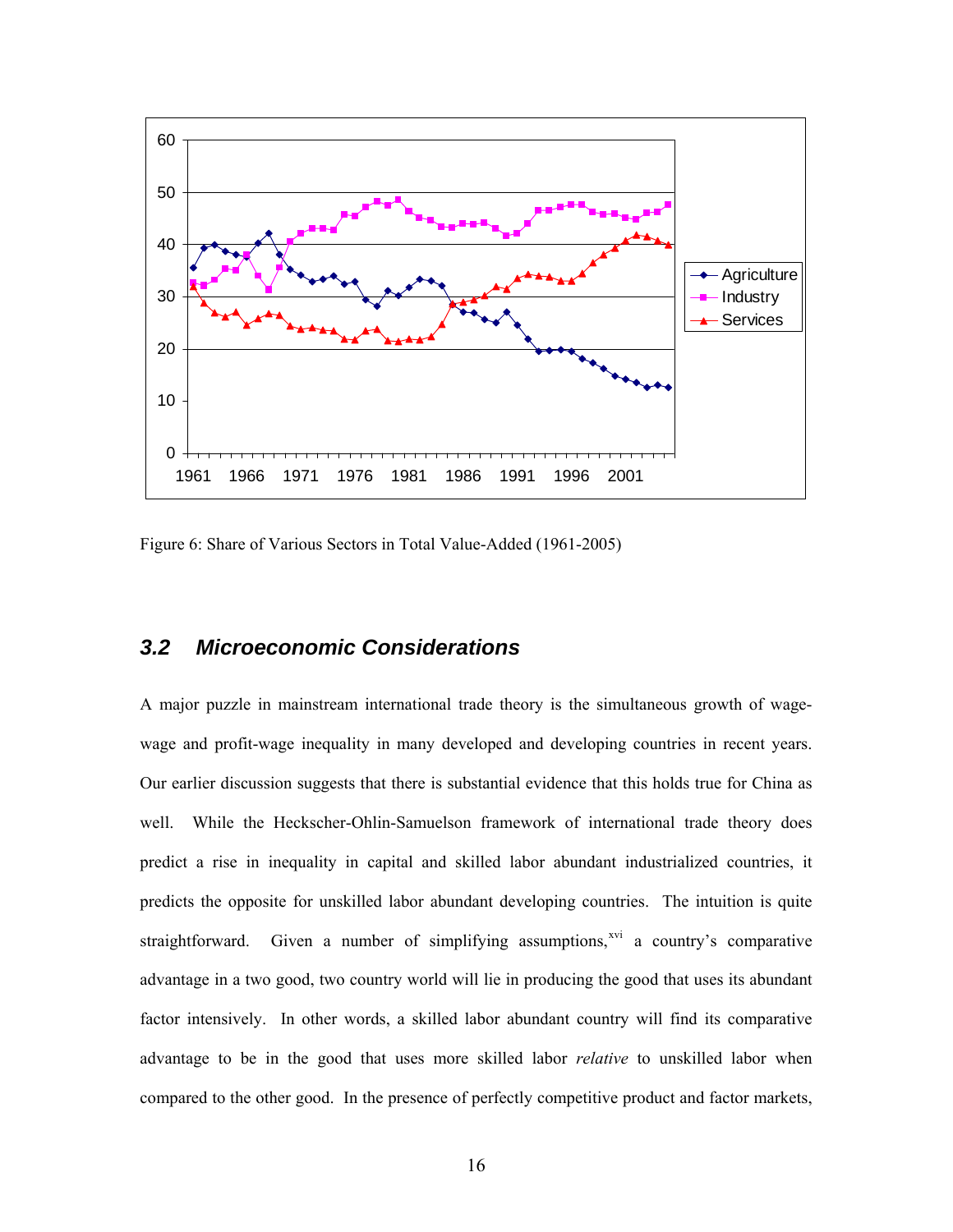assuming full employment of all factors, and abstracting away from international factor mobility, when a country opens up to more trade, the increase in the relative price of its comparative advantage (export) good leads to a re-allocation of resources towards that sector and a consequent rise in the relative demand for its abundant factor. The latter, in turn, translates into an increase in the returns to that factor. Thus, opening up to trade would mean, for a skilled labor abundant country, an increase in the relative (and absolute) wages of its skilled labor. An unskilled labor abundant developing country, on the other hand, will see its unskilled labor benefit in relative and absolute terms. Making the plausible assumption that the owners of capital and highly-skilled workers will tend to have higher incomes than less-skilled workers, the framework would, therefore, predict for trade liberalization to result in increased inequality in developed countries and reduced inequality in developing countries. China, however, has not experienced the trend in functional distribution predicted by this framework.<sup>[xvii](#page-32-1)</sup> The reasons underlying this development are undoubtedly complex and vary with country. However, we limit ourselves to a few mechanisms that seem to be directly relevant in China's case.

China has pursued an aggressive privatization drive since the State Council announced its plans in 1992 to make China a "socialist market economy."[xviii](#page-32-1) Much of the rapidly expanding private sector employment in China falls in the informal sector in the sense that it does not enjoy the labor protections that cover formal sector employees. Add to this the reality that, in the absence of unemployment insurance, most working age persons in developing countries cannot remain unemployed for extended periods of time, even if this means working in informal, unregulated conditions without job security or benefits. Razmi (2009) shows that, in a modified Heckscher-Ohlin framework that assumes nominal wage stickiness in the formal sector, labor retrenchment in the public sector will lead to an expansion of the informal sector at the expense of the formal sector, and growing wage-wage and profit-wage inequality.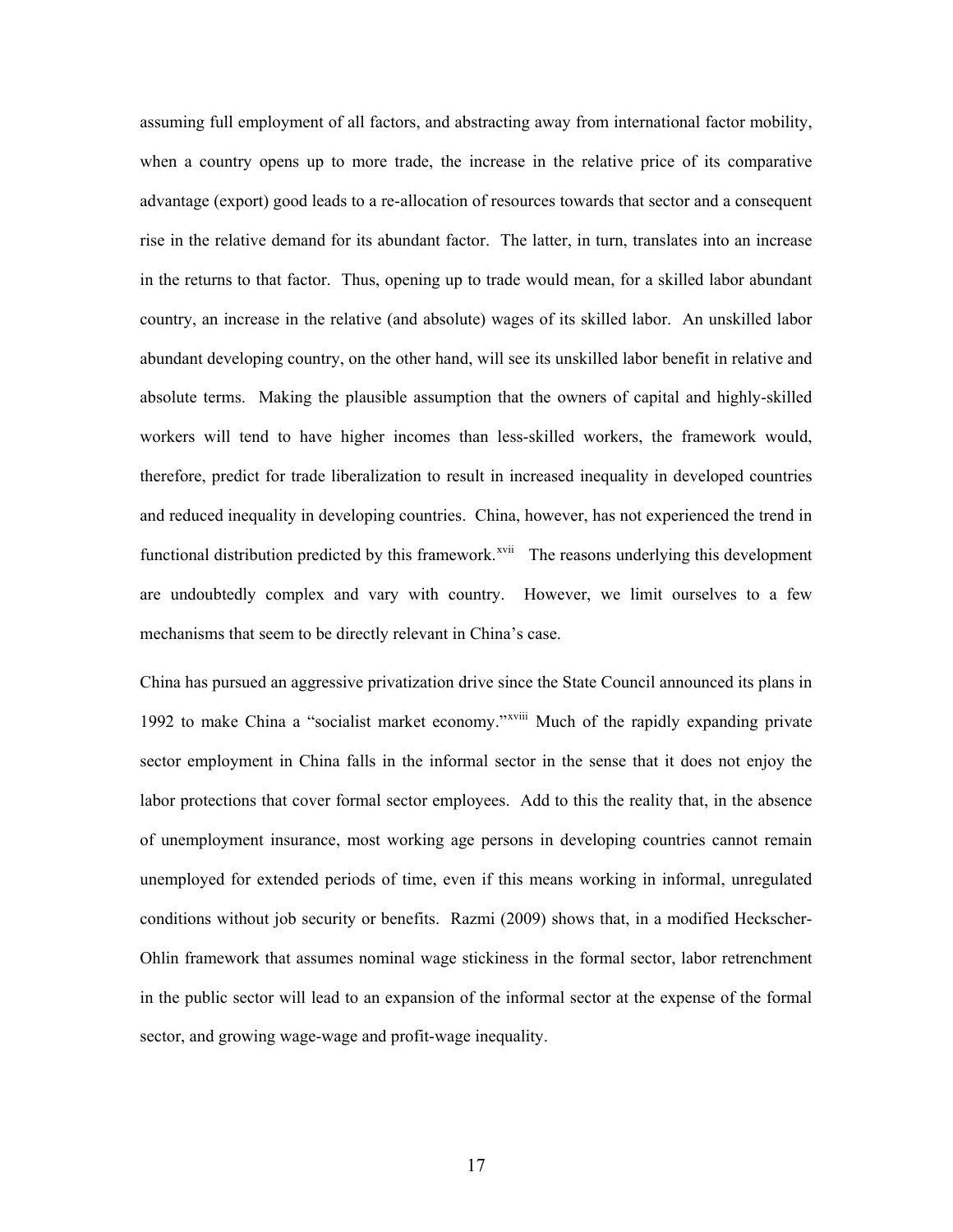Another feature of China's investment- and export-led growth model has been its rapid incorporation into vertically integrated global production networks. Vertical integration, which has alternatively been termed "slicing the value chain," "fragmentation," and "production sharing", refers to the geographic separation of activities involved in goods production across countries. For example, the production of a good may involve research and design, manufacturing, assembly of components, and retail. Typically, the first stage is undertaken in industrialized countries while the labor-intensive assembly stage occurs in labor-abundant developing countries. China participates in global supply chains both as a net seller of intermediate products (for example, firms in East Asia have been importing relatively laborintensive intermediate products from China since the 1980's) or as an assembler or processor of final products from manufactured components (for example, special economic zones (SEZs) in Shanghai have assembled intermediate products into final goods made for U.S. markets since the 1980's). Indeed, China has become the global assembling/processing powerhouse, with estimates placing its processed exports between 45-55 percent of its total exports (see more on this aspect below).

Feenstra (2001) shows that the trade in inputs between different countries in a vertically integrated production chain has an effect similar to a skill-biased technical change that increases demand for skilled labor. The underlying intuition is a nuanced extension of the Heckscher-Ohlin framework. The same production processes that are relatively unskilled labor intensive in industrialized countries may be relatively skilled labor intensive in developing countries. For example, a manufacturing job that is mechanized in the US, and may therefore, require few skills to perform in the US may require the skills of a college degree holder in China. Increased outsourcing of the relatively unskilled labor intensive processes from the US to China as part of global production fragmentation will, therefore, raise the relative demand for skilled labor in both countries, generating increased inequality within those nations.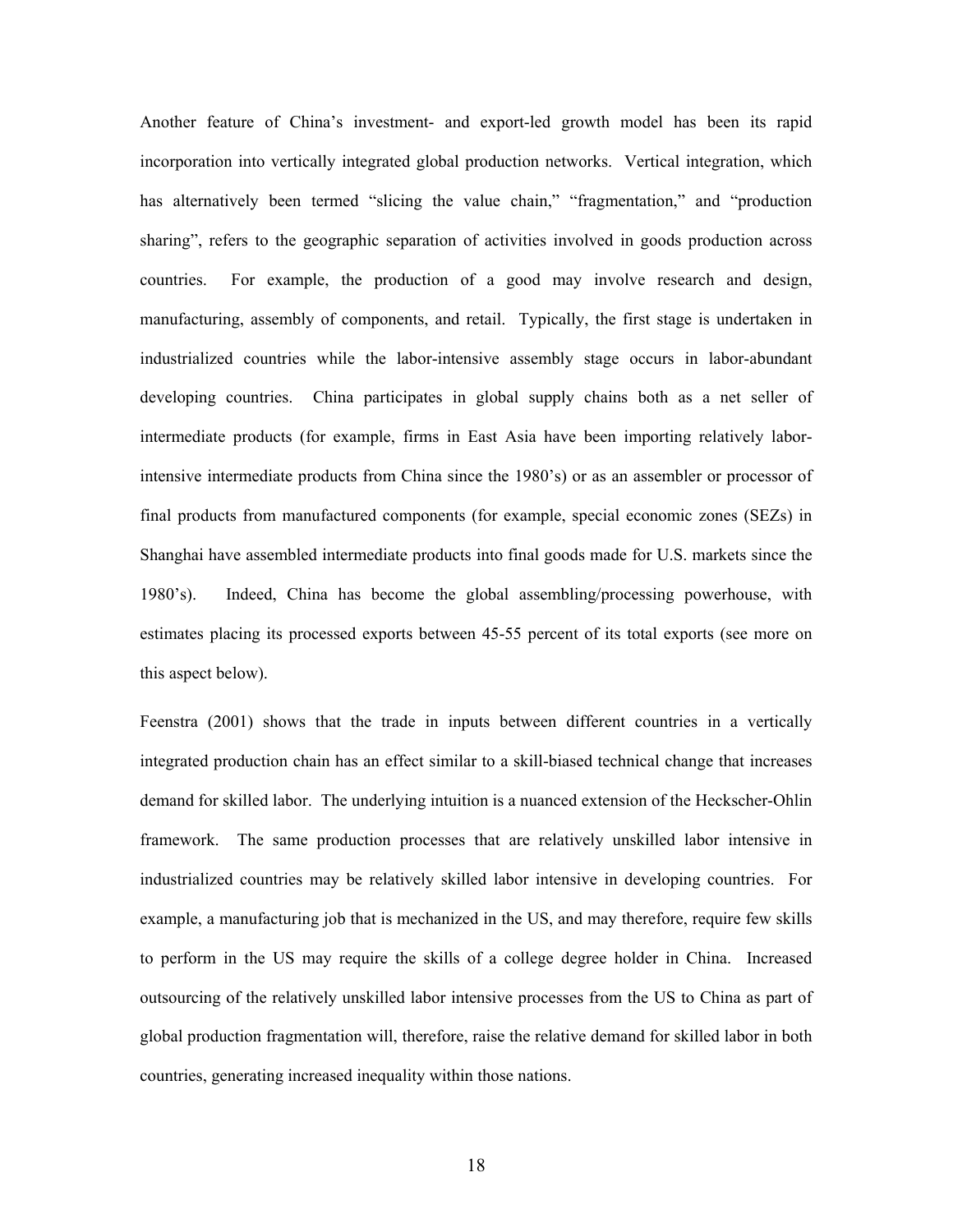Razmi (2009) suggests another mechanism driven by the phenomenon of vertical integration. A significant proportion of vertically integrated export activities in developing countries takes place in the informal sector. Tariff reductions for imports into a vertically integrated tradable goods sector make production in that sector more profitable. In the presence of such a sector that is even more labor-intensive than the formal sector in a developing country, the resulting reallocation of resources can lead to both informalization and growing wage-wage and profit-wage inequality. We have already provided evidence on growing income polarization in China. The simultaneous increase in informalization is also becoming well-documented. For example, Ghose (2008) reports that during 1997-2005, which is a period of growing income polarization, employment growth in China was entirely accounted for by non-formal and irregular employment, while formal employment experienced a steep decline.<sup>[xix](#page-32-1)</sup> The argument that the simultaneous growth of inequality and informalization in China may share a common causal factor in the form of heavy reliance on export-led growth raises some intriguing questions for future research.

## **4. Booming investment in non-tradables and real estate**

As mentioned earlier, growth based on expanding trade requires shifting of resources from the non-tradable goods sector to the tradable goods sector. This in turn is often achieved by raising the price of tradables relative to non-tradables through maintaining a low (or undervalued) nominal (and real) exchange rate. As mentioned earlier, this has been one of the motives underlying China's rapid accumulation of foreign exchange reserves in recent years. However, the unsterilized accumulation of reserves has the side effect of increasing the money supply, and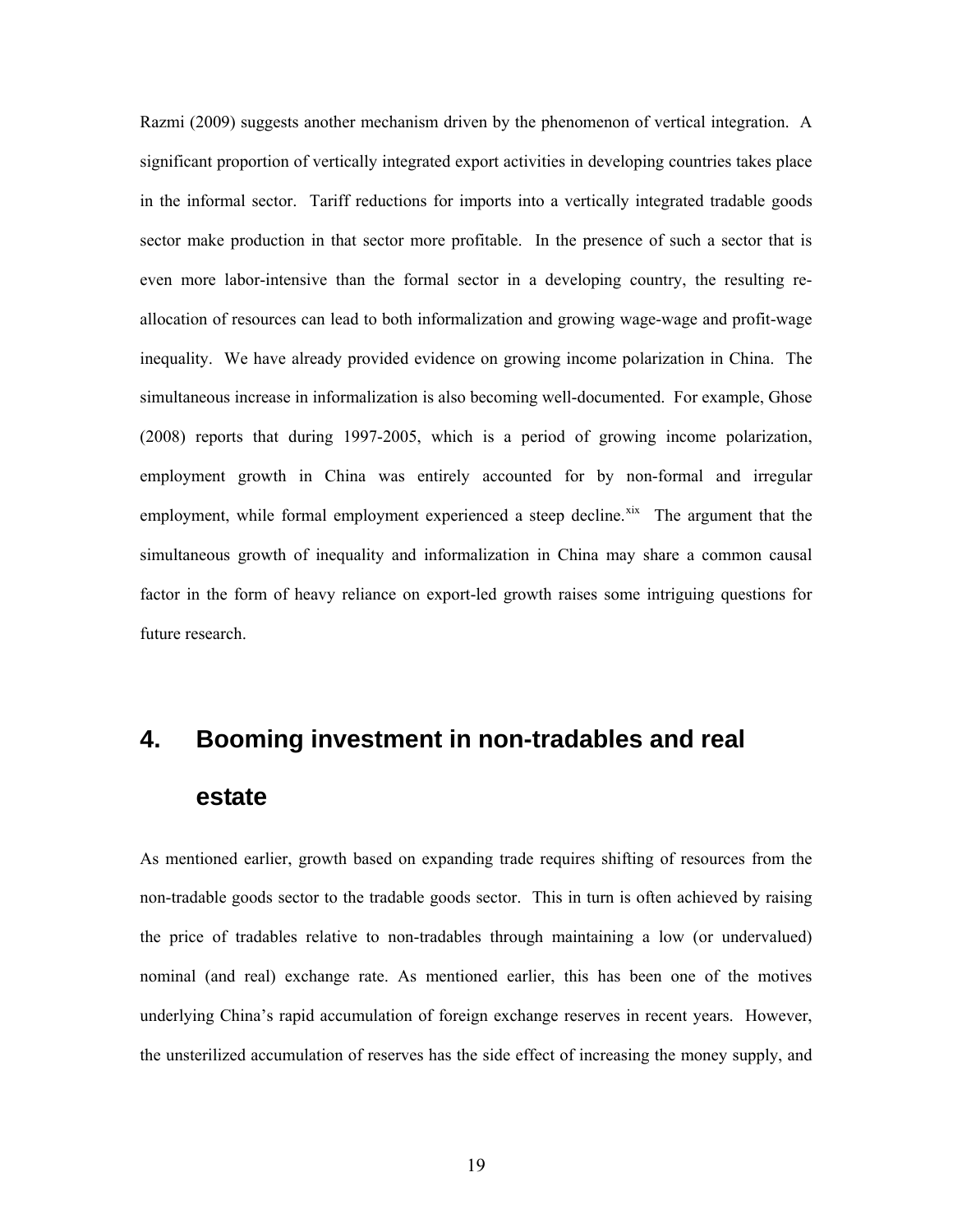making available liquidity for investment in sectors outside the tradable goods sector. To see this, we turn to another commonly used identity:

$$
MB \equiv NDA + Res
$$
 (9)

where *MB* denotes the monetary base (high-powered money), *NDA* denotes the banking system's net domestic assets (held in the form of domestic securities), while *Res* denotes foreign exchange reserves (held in the form of foreign currency, assets, securities, etc.). An increase in foreign exchange reserves thus increases a country's monetary base. The real estate boom in Shanghai and other urban areas on the east coast is partly a manifestation of pressures arising from rapid liquidity growth in China, which is not unconnected to the rapid expansion of the monetary base.

On a related note, another likely consequence of the rapid liquidity creation and accompanying low interest rates and low cost of capital is the rise in the capital intensity of production. Indeed, the ICOR ratio of Chinese production has risen steadily in recent years. According to Kuijs and Wang (2005), more than 90 percent of the growth in industry in 1993-2004 took the form of labor productivity growth rather than employment growth, mainly led by high investment and increased capital-labor ratio. As a result, absorption of agricultural surplus labor into the industrial (and mostly tradable goods) sector has been limited since the mid 1990s. This, in addition to informalization, at least partly explains the observed decline in the output elasticity of employment in the last decade. For example, Bhalla and Qiu (2002) citing the *People's Daily*  report that while in 1980, one per cent of GDP growth rate led to an increase in employment by 0.33 per cent, during the ninth Five Year Plan period (1996–2000), the figure dropped to 0.16 per cent. Kuijs and Wang (2005) report that urban employment growth slowed from 5.4 percent per year during 1978-93 to 2.9 percent during 1993-2004. Considering the immense importance of generating employment in a labor abundant developing country like China, and the need to contain social conflict by keeping unemployment and underemployment low, the reduced ability of investment to create new formal sector jobs becomes a source of concern for policy makers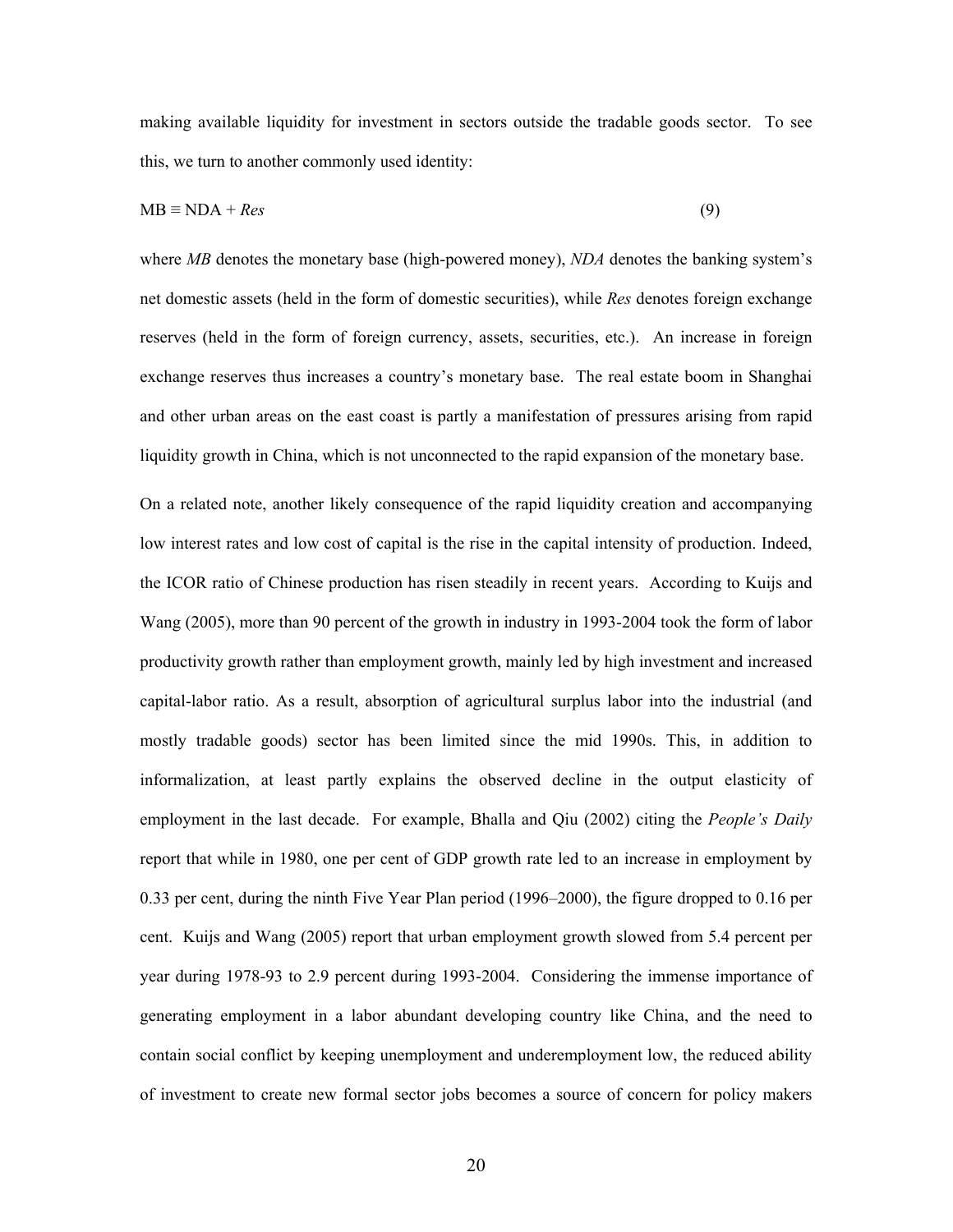and party officials. Moreover, to the extent that slow job growth in the formal sector accelerates the informalization of the work force, the resulting upward pressure on inequality (see the previous section) raises further concerns.

#### **5. Sterilization costs low but could eventually rise**

Reverting to equation (9), a country can counter inflationary pressures arising from a rapid increase in the monetary base by "sterilizing" its reserve transactions. For example, a country running a balance of payments surplus can sterilize the resulting increase in its monetary base by conducting open market operations (by selling bonds, for example). In other words, the country's central bank can reduce its net domestic assets to offset the increase in foreign exchange reserves. Existing literature suggests that China has been able to successfully sterilize a major portion (but not all) of its reserve accumulation. $^{xx}$  $^{xx}$  $^{xx}$  A country that sterilizes its foreign exchange accumulation to prevent it from translating into an increase in the money supply can continue to maintain competitive exchange rates, and largely avoid the problems created by excess liquidity, at least in the short run. However, successful sterilization leads to other potential problems. First, by keeping interest rates relatively high, sterilization creates further pressure for capital inflows and external imbalances.<sup>[xxi](#page-32-1)</sup> Secondly, the bonds that the People's Bank issues in order to sterilize reserve accumulation raise its interest obligations. For a typical country that accumulates foreign exchange-denominated assets in the form of US treasury bills, the rise in domestic bond rates as sterilization proceeds,<sup>[xxii](#page-32-1)</sup> and the resulting losses to the Central Bank as it issues high interest bearing securities while earning low interest rates, result in rising "quasi-fiscal" costs of sterilization. Indications to date, however, are that China has been able to continue issuing sterilization bonds at low interest rates, thanks in part to the still largely state controlled banking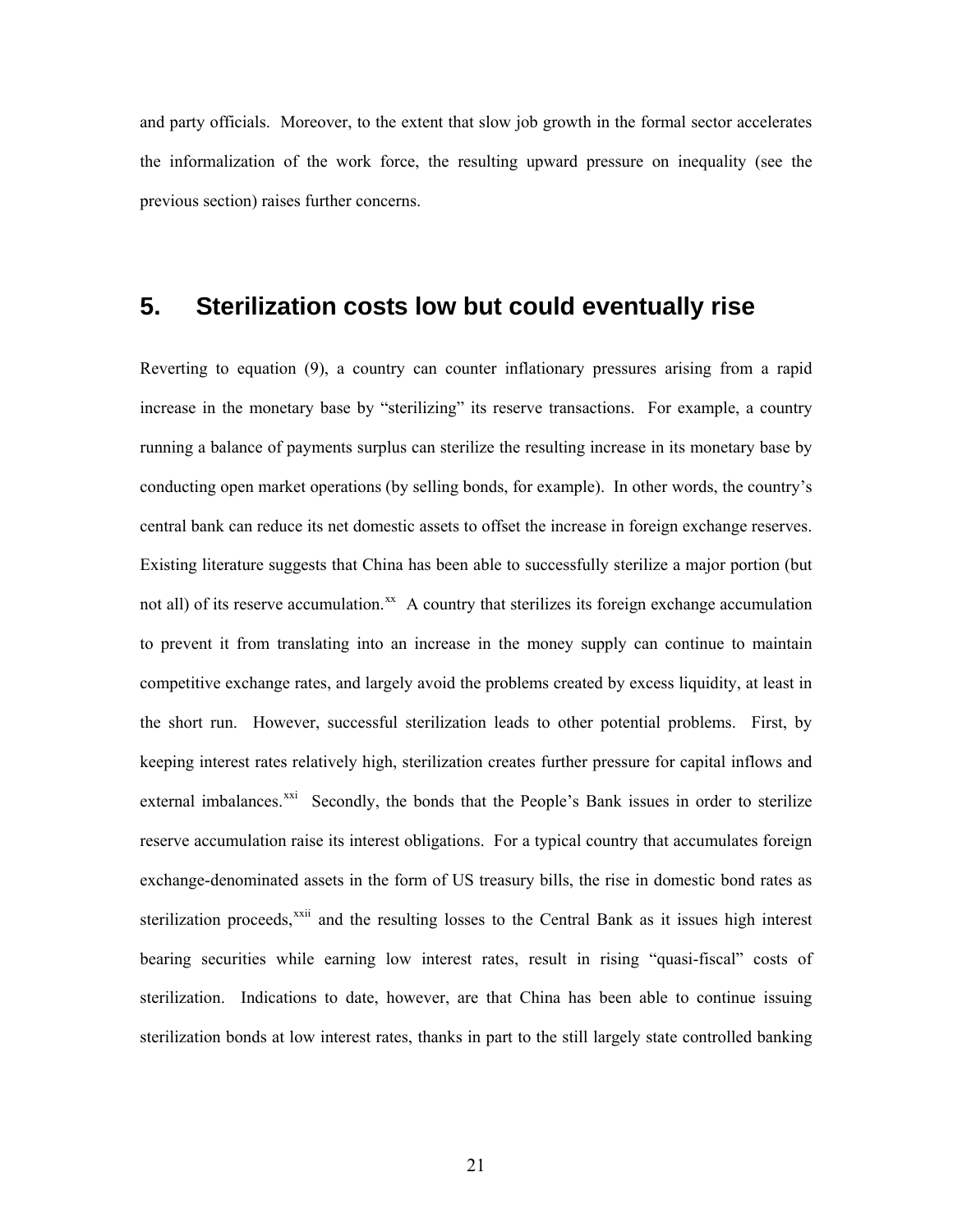system. However, this is likely to change as China liberalizes its banking system while continuing to sterilize.

Although central bank operations are usually less than fully transparent, it is estimated that China holds about 70 per cent of its foreign exchange reserves in the form of dollar denominated assets (Roubini, 2007). An associated problem that grows in importance as the size of China's reserves increases is the potential for large capital losses as the currency eventually appreciates against the dollar. To put things in perspective, China's foreign exchange reserves are now estimated to be approaching 1.8 trillion dollars. Assuming a dollar component of 70 per cent implies approximately one trillion US dollars. A 20-30 per cent appreciation of the dollar would therefore, translate into immediate capital losses to the tune of 360-540 billion dollars, or significantly more than 10 per cent of Chinese GDP. While a more careful analysis would weigh this consideration against the possible losses from not holding reserves, this potential (and growing) cost of reserve accumulation cannot be ignored. Indeed it is the rising actual and potential financial cost of rapid reserve accumulation that has encouraged China to increasingly invest in non-government securities, and recently to start a sovereign investment fund in order to diversify its portfolio of foreign asset holdings. $^{xxiii}$  $^{xxiii}$  $^{xxiii}$ 

Finally, and perhaps most importantly from a longer-run perspective, foreign exchange reserves (or accumulation of low interest bearing US treasury securities) carry social opportunity costs in the sense that the resources could be used for more socially productive purposes such as financing public capital expenditure or paying down external debt and reducing the interest bill.

22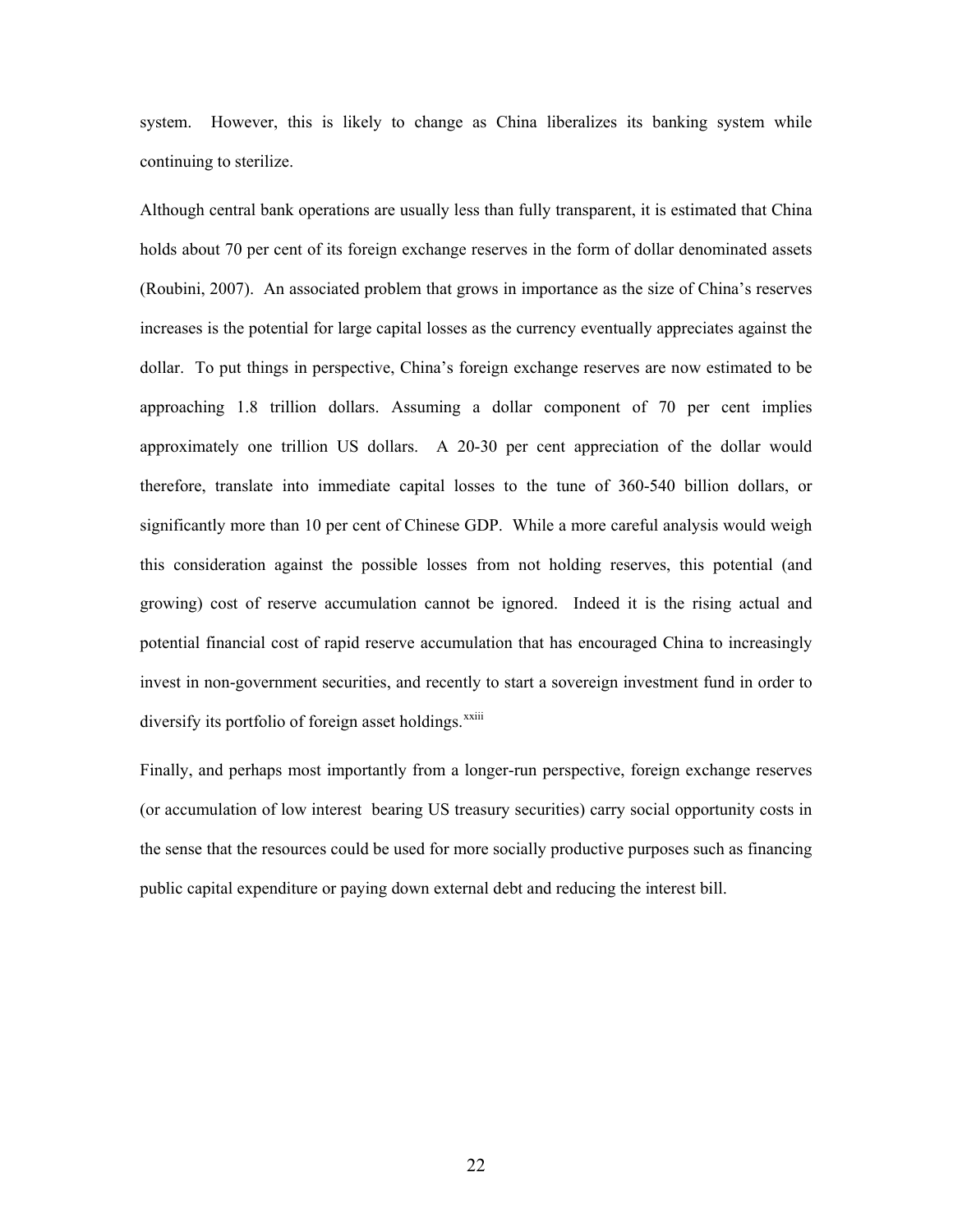## **6. The Growing Threat of Protectionism (Man-Made and Natural)**

The trade deficit with China has been the largest bilateral component of the ever-growing US current account deficit in recent years. The resulting trade tensions between the US and China have led to some unfortunate China-bashing, especially in the US Congress, where a number of members have held currency manipulation and "unfair" trade practices such as export subsidies responsible for the increasing imbalances. For example, in 2005, Senators Charles Schumer and Lindsey Graham introduced a bill in the Senate calling for the imposition of an across-the board tariff on Chinese imports in an effort to reduce China's alleged "undervalued" currency advantage. More recently, the Hunter-Ryan bill (currently under consideration in the House) calls for treating currency manipulation as a subsidy that can be remedied by WTO-compliant countervailing duties. Another piece of legislation under consideration, the Davis-English bill, would grant the US Department of Commerce the explicit authority to apply countervailing duties to non-market economies, such as China. $x^{xiv}$  It is perhaps useful to recall here that as part of China's entry into the WTO in December 2001, other member states retained the right to impose special escape clause provisions on Chinese exports when producers are under threat of injury from rapid Chinese penetration of domestic markets. These special provisions came into play recently in the aftermath of the expiration of the Multifiber Arrangement (MFA) on January 1 2005, when the US and EU quickly slapped significant restraints on rapidly accelerating textile and clothing imports from China. These measures, which are to remain in force until 2008, highlight the protectionist threat to the Chinese growth model. While the problem is much more complicated than the proposers of simplistic legislative measures often let on to,<sup>[xxv](#page-32-1)</sup> the probability of the Congress legislating protectionist measures to address trade imbalances seems to be growing by the day.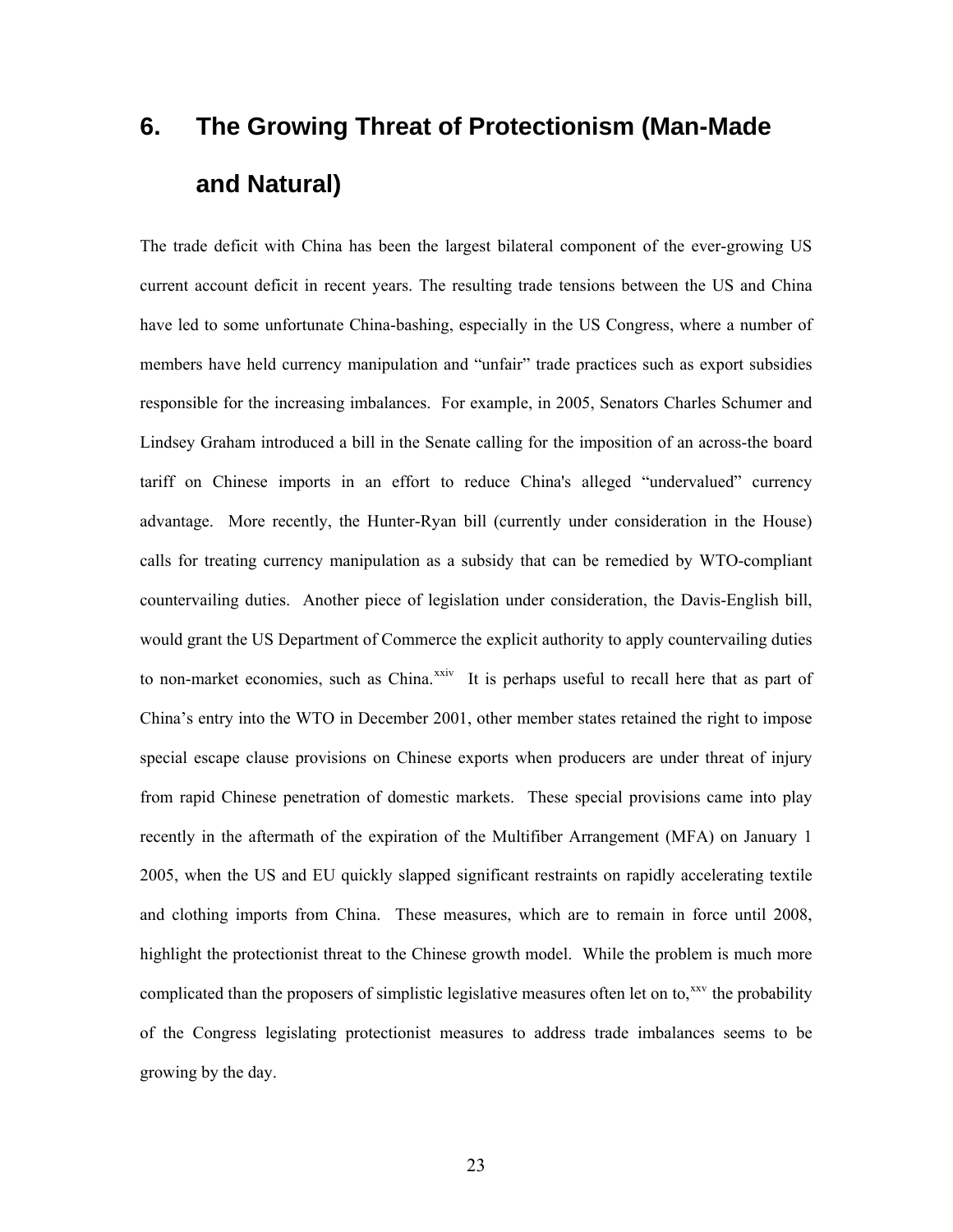While political threats may or may not eventuate, and much in this regard depends on the balance of political forces, there is another natural source of protection that is becoming ominous by the day. The dramatic upsurge in international oil prices is likely to act as a major exogenous shock to the Chinese economy. To understand this, one has to recall that a large proportion of Chinese export production is based on its location in vertically integrated international production networks. Thus, according to estimates derived by Koopman et al. (2008), Chinese value-added constitutes only up to 50 percent of the value of exports. This proportion is even lower for exports by foreign-owned or foreign-invested firms, and for products such as computers and telecommunications devices that are considered to be technologically more sophisticated. This finding -- taken together with the fact that international markets for developing country exports tend to be quite competitive, reducing individual countries to the role of being price takers - implies that the rise in oil and associated input costs could act as a pincer in China's case. To understand how, consider a world with three countries, Mexico, China, and the US. Suppose the former two export toys to the US. For simplicity, assume that the transportations costs for Mexican exporters are negligibly small. Next suppose Chinese and Mexican firms sell a toy for \$*x* in the US. A change in international oil prices raises the cost of importing inputs for the final assembly of those toys. However, to the extent that China competes with Mexico in the US market, the Chinese firms cannot raise the final price of their good. Instead, they have to *lower* their export price (before transportation) in order to offset the increased transportation costs. Thus, the oil shock acts as a double whammy, acting adversely on both the input cost and sales price ends. Of course, Mexican firms would also be hurt by the increased price of imported inputs, but they wouldn't be exposed to the shock from the end demand side. Moreover, the same logic applies even more starkly to competition between domestic US producers and Chinese exporters. In essence, the oil shock has acted as a real appreciation of the renminbi. If high oil prices are here to stay, therefore, these present a significant threat to the Chinese growth model.<sup>[xxvi](#page-32-1)</sup>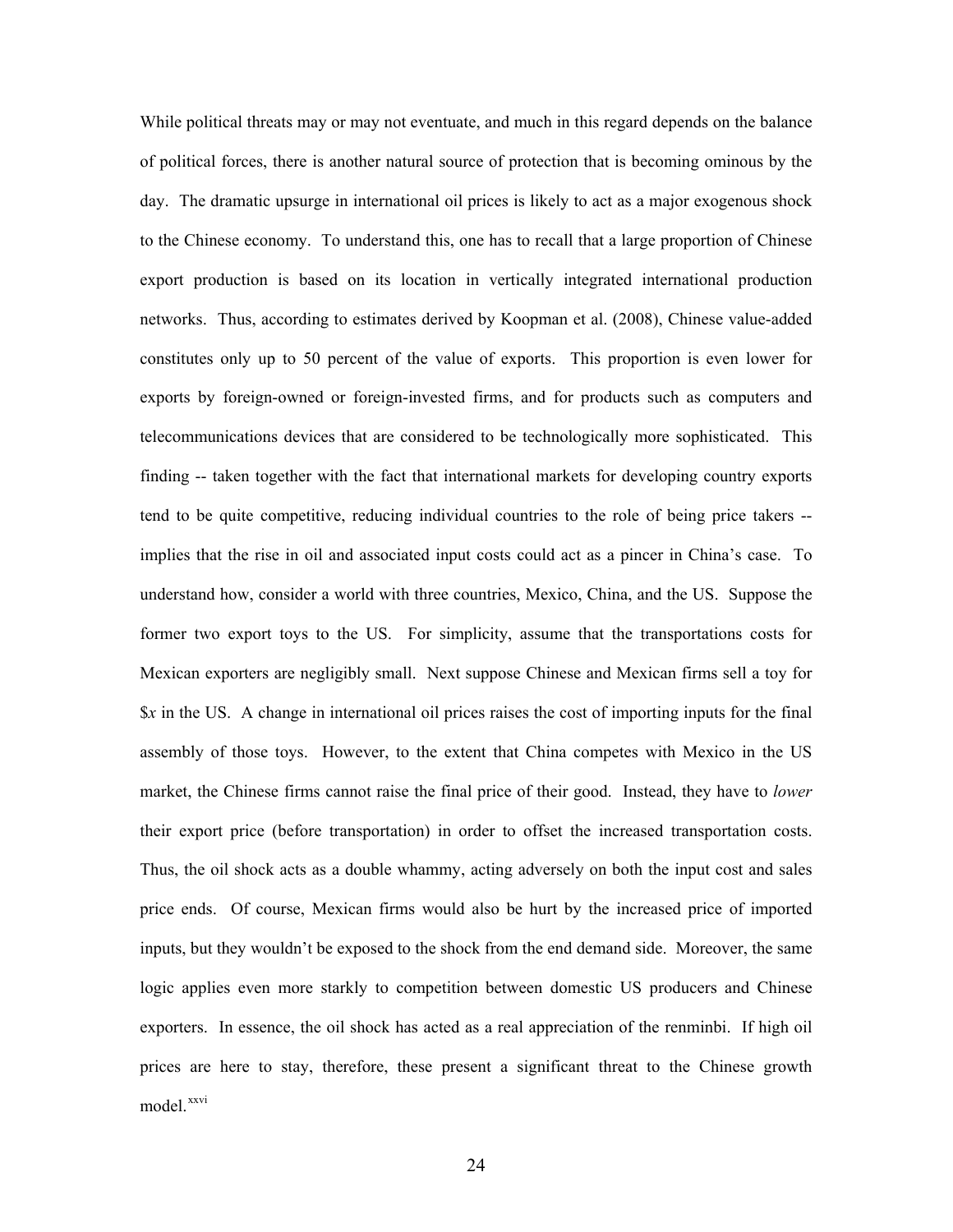#### **7. Concluding Remarks**

This paper has explored the sustainability of China's growth pattern. We discuss the evolution of the Chinese economy, comparing it to other countries in the region that experienced sustained episodes of rapid growth, increased investment and savings, and rising exports in the past. Using a Kaleckian framework, we analyzed some of the macroeconomic aspects of investment- and export-led growth, both in terms of the changes in the structure of domestic output and expenditures that facilitate it and the distributional shifts that, in turn, ease the path to those changes. We combined this macroeconomic analysis with a look at some trade-related microeconomic distributional issues, analyzing how developments in recent decades may have counteracted the benign (equalizing) tendencies that trade theory predicts trade liberalization would create in a skill and capital scarce developing economy. Our attention then turned to some of the other pitfalls that have arisen from the kinds of policies such as reserve accumulation, sterilization, and rapid liquidity creation that have accompanied effective pursuit of export-led growth. One consequence of these developments has been the rising threat of protectionism originating from China's main export destinations. Another has been much increased vulnerability to exogenous shocks (such as the recent dramatic increase in oil prices which is, ironically enough, itself partially a manifestation of rapidly rising Chinese demand for oil) that noticeably neutralize key elements of China's growth strategy, leaving it exposed to unforeseen setbacks. Our main conclusion is that the current growth strategy may have largely outlived its utility, on both economic and socio-political grounds, and an effective change of course appears to be highly desirable.

We end by pointing out that while the sustainability of its current growth patterns may be creating concerns from a narrow Chinese perspective, there exists an even larger issue from the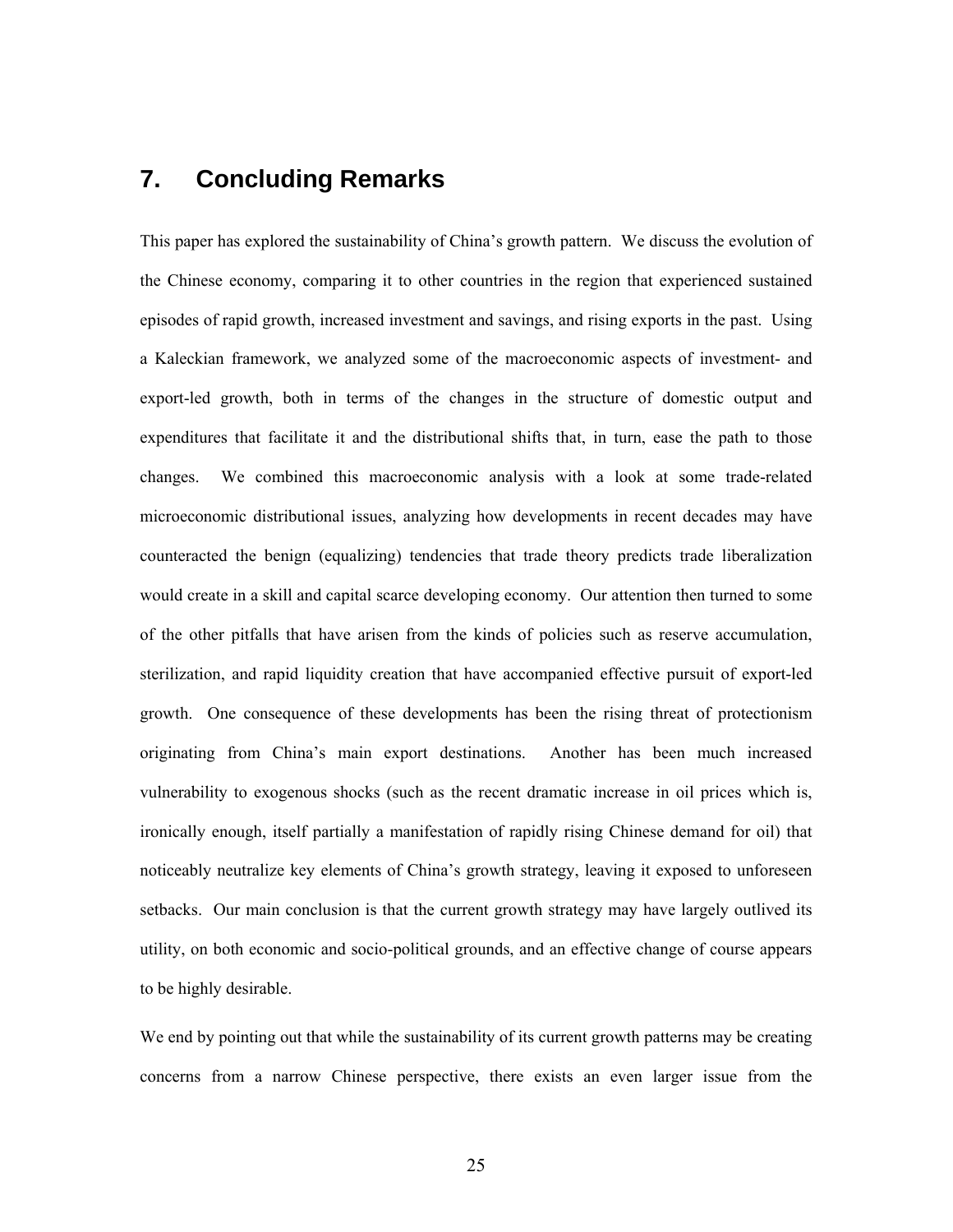perspective of the developing world at large. If a group of countries simultaneously pursue growth based on expanding exports to industrialized countries, then, in the presence of limited growth on the demand side, this creates a possible fallacy of composition or adding-up constraint. Considering China's exceptionally successful pursuit of an export-based strategy and its large size, this has implications for countries attempting to emulate China. Given our focus on Chinese domestic considerations, however, this paper ignores this increasingly important aspect of the global economy.

## **Bibliography**

Aeppel, T. (June 13, 2008) "Stung by Soaring Transport Costs, Factories Bring Jobs Home Again**,"** *Wall Street Journal*.

Aziz, J. and Cui, L. (2007) "Explaining China's Low Consumption: The Neglected Role of Household Income," *Working Paper* WP/07/181, July, International Monetary Fund, Washington, DC.

Banister, J. (July, 2005) "Manufacturing Employment in China," *Monthly Labor Review*.

Barnett, Steven and Brooks, Ray (November, 2006) *What's Driving Investment in China?*" International Monetary Fund Working Paper WP/06/265.

Bhalla, A. S. and Qiu, S. (November, 2002) "China's Accession to WTO: Its Impact on Chinese Employment," *United Nations Conference on Trade and Development Discussion Paper Number 163*, Geneva.

Chaudhuri, S. and Ravallion, M. (2006) `` Partially Awakened Giants: Uneven Growth in China and India, *Policy Research Working Paper WPS 4069*, World Bank, Washington, DC.

Dickie, M., Guha, K. Garnham, P., and Mackenzie, M. (2007), ``China Voices Alarm at Dollar Weakness,'' *Financial Times*, November 19.

Feenstra, Robert and Hanson, Gordon (July, 2001) "Global Production Sharing and Rising Inequality: A Survey of Trade and Wages," *National Bureau of Economic Research Working Paper Number 8372*, Washington, DC.

Ghose, Ajit (2008) "The Growth Miracle, Institutional Reforms, and Employment in China," Economic and Political Weekly, 43(22)

Gittings, John (2005) *The Changing Face of China: From Mao to the Market*, Oxford University Press.

Goldberg, P. and Pavcnik, N. (2007) "Distributional Effects of Globalization in Developing Countries," *Journal of Economic Literature*, 45(1), pp. 39-82.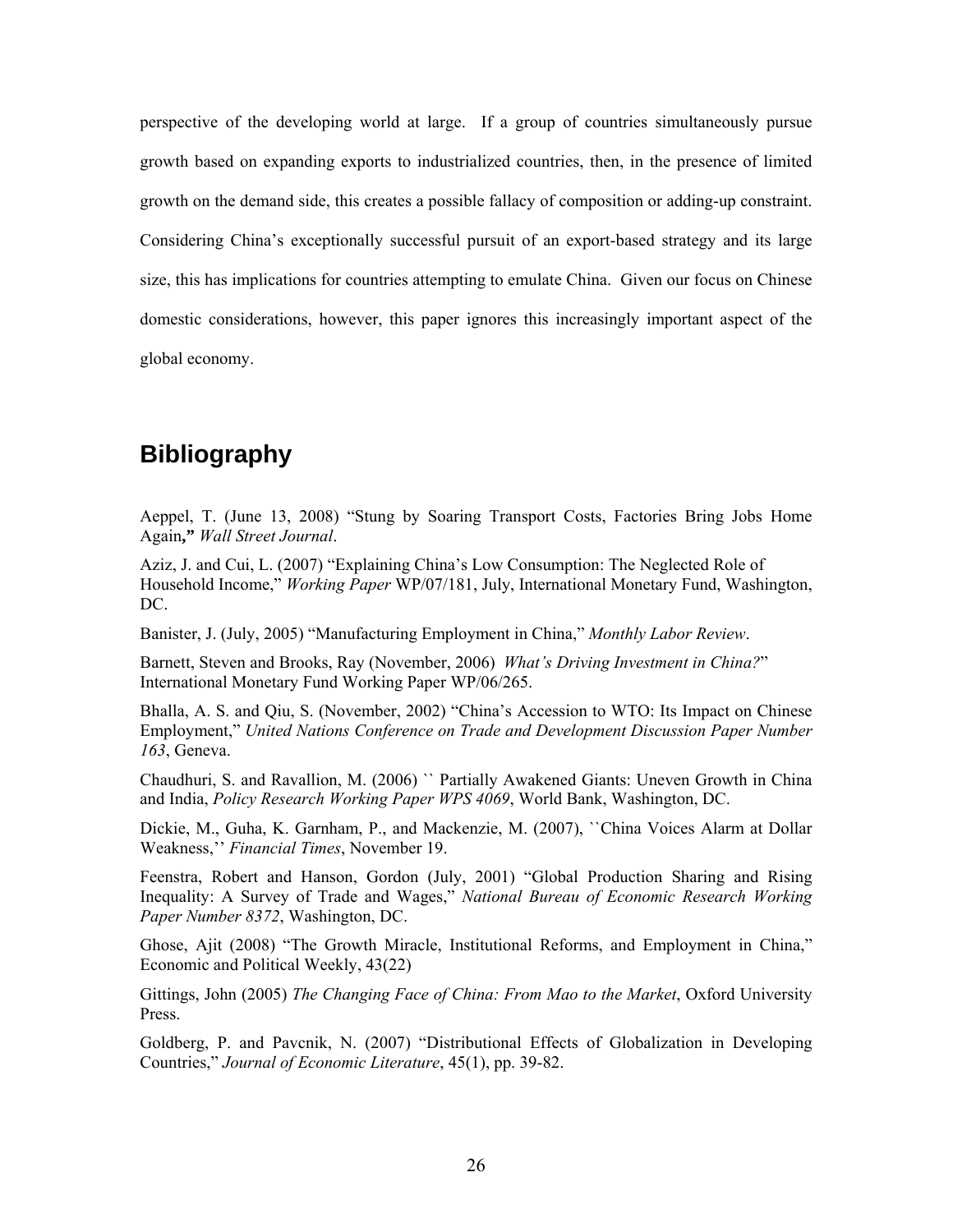Kanbur, R. and Zhang; X. (1999) ``Which Regional Inequality: The Evolution of Rural-Urban and Coast-Inland Inequality in China,'' *Journal of Comparative Economics*, 27, pp. 686-701.

Kim, S-Y. and Kuijs, L (October 2007) "Raw Material Prices, Wages, and Profitability, in China's Industry – How Was Profitability Maintained When Input Prices and Wages Increased So Fast?" *World Bank China Research Paper Number 8*, Beijing.

Koopman, R., Wang, Z., and Wei, S. (June, 2008) "How Much of Chinese Exports is Really Made in China? Assessing Domestic Value-Added When Processing Trade is Pervasive," *National Bureau of Economic Research Working Paper Number 14109*, Washington, DC.

Kuijs, L. (2005a) "Investment and Saving in China," *Policy Research Working Paper WPS 3633*, June, World Bank, Washington, DC.

Kuijs, L. and Wang, T. (2005b) ``China's Pattern of Growth: Moving to Sustainability and Reducing Inequality,'' *World Bank Policy Research Working Paper 3767*, November, Washington, DC.

Kuijs, L. (2006) ``How Will China's Saving-Investment Balance Evolve?'' *World Bank Policy Research Working Paper 3958*, July, Washington, DC.

Li, David (2006) "Large Domestic Non-Intermediated Investments and Government Liabilities: Challenges Facing China's Financial Sector Reform." Mimeo.

Ouyang, A., Rajan, R, and Willett, T. (May, 2007). "China as a Reserve Sink: The Evidence from Offset and Sterilization Coefficients," *Hoing Kong Institute for Monetary Research*, *Working Paper Number 10/2007*, Hong Kong.

Overman, E. Sam (1995) "Privatization in China, Mexico, and Russia: A Comparative Study," *Public Productivity and Management Review*, 19(1), September, pp. 46-59.

People's Bank of China (2004), Survey on SME Financing Structure in China.

Ravallion, M. and Chen, S. (2007) "China's (Uneven) Progress Against Poverty", *Journal of Development Economics*, 82, pp. 1-42.

Razmi, Arslan (2009) "Can the HOSS Framework Help Shed Light on the Simultaneous Growth of Inequality and Informalization in Developing Countries? " *Weltwirtschafliches Archiv*, forthcoming.

Rodrik, Dani (January 2006) "The Social Cost of Foreign Exchange Reserves," National Bureau of Economic Research Working Paper Number 11952, Cambridge, MA.

Roubini, N. (2007) "Why China Should Abandon its Dollar Peg," *International Finance*, 10(1), pp. 71-89.

Rubin, J. and Tal, B. (May 27, 2008) "Will Soaring Transport Costs Reverse Globalization?" *CIBC World Markets, Inc. StrategEcon*.

Sicular, T., X. Yue, B. Gustafsson, and S. Li (2007) The Urban-Rural Income Gap and Inequality in China, Review of Income and Wealth*,* 53(1): 93-126.

Wan, G. H., M. Lu, and Z. Chen, (2007) "Globalization and Regional Inequality: Evidence fromWithin China," *Review of Income and Wealth*, 53(1), pp. 35-59.

World Bank (February, 2007) *Quarterly Update*, The World Bank, Washington, DC.

Wu, Ximing and Perloff, Jeffrey (November, 2005) "China's Income Distribution, 1985-2001," *The Review of Economics and Statistics*, 87(4), pp. 763-775.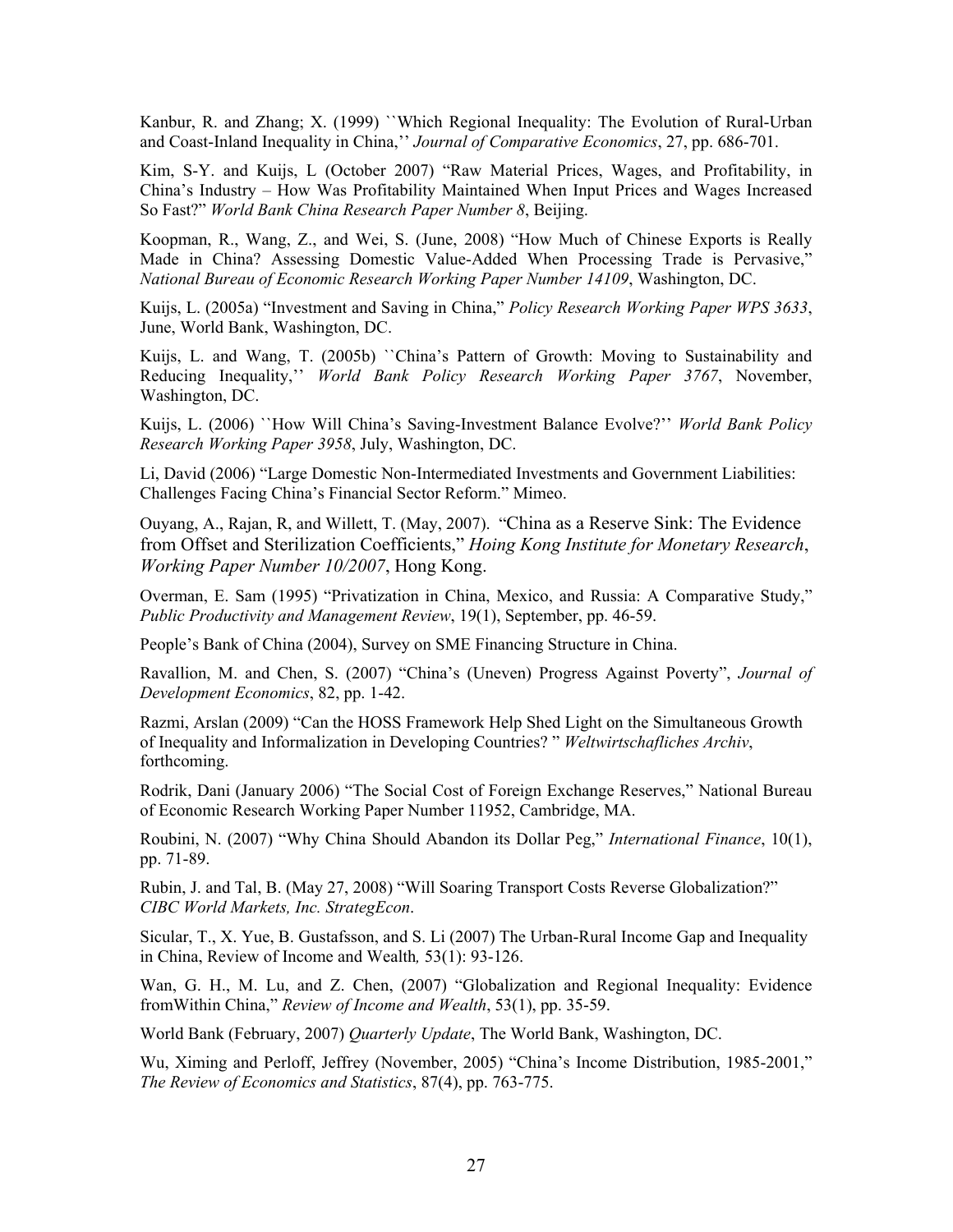Yang, D. T. (May 1999) "Urban Biased Policies and Rising Income Inequality in China," *American Economic Review*, 89(2), pp. 306-310.

#### **Endnotes**

 $\overline{a}$ 

<sup>i</sup> For example, Ravallion and Chen (2007) report that in the 20 years after 1981, the proportion of the population living in poverty fell from 53 per cent to 8 per cent, although half the decline in this percentage came in the early half of the 1980s. The poverty line used here are an income of 850 yuan per person per year for rural areas and 1,200 yuan per person per year for urban areas, both in 2002 prices. The aggregate poverty index is a population-weighted average of the indexes for rural and urban areas.

ii See, for example, Gittings (2005) for an extensive discussion.

 $\ddot{\text{m}}$  The contribution is expected to have been even higher in 2007.

<sup>iv</sup> The US remains China's largest export market, the share of exports destined for the US having increased from about 9 percent to 21 percent between and 1984 and 2006. Partly due to the depreciation of the dollar relative to the euro, however, Chinese exports to the European Union have grown at a much faster pace in recent years.

v If we were to define national income in the form of GDP instead of GNP, the corresponding identities will be:

 $Y \equiv C + I + G + TB$ , and  $TB = (T - G) + (S - I)$ .

vi The World Bank's *World Development Indicators* database does not contain data for Taiwan, which explains its absence from the figures.

 $\frac{v_{\text{ii}}}{2006}$ .

<sup>viii</sup> Although this is a somewhat extreme assumption, it captures the empirically observed higher savings rates out of profit earnings. Assuming positive but lower savings out of wages does not change our analysis qualitatively.

 $\frac{dx}{dt}$  Notice that this is somewhat different from the typical Kaleckian exposition in which the variables are expressed as a proportion of the total capital stock instead of national income. Since we do not focus on issues related to capacity utilization here, our approach is more in line with the objectives of our discussion.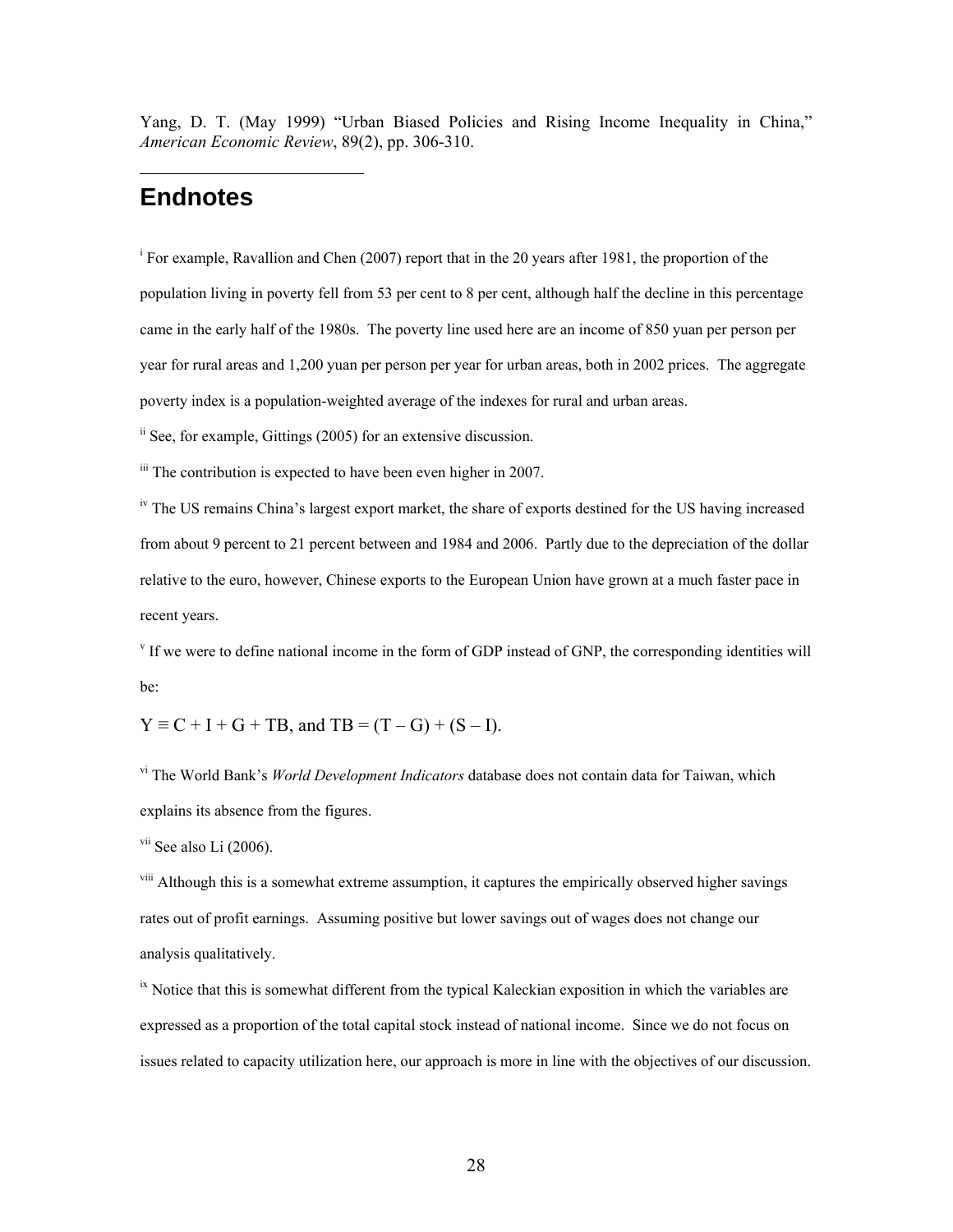$\frac{1}{x}$  $x$  Note that this assumes that investment is relatively independent of savings, and is determined by a host of factors including investors' "animal spirits," expectations of future profits, etc. If we were to take the classical loanable funds approach, or alternatively, if we were to assume that investment always equals savings *ex-ante*, and/or if aggregate demand were very sensitive to investment, then we could have a regime of "profit-led" growth that depends on high capitalist savings as the major source of domestic demand. Given the high proportion of investment in China, some may argue that its economy now operates under a profit-led growth regime rather than a wage-led one.

 $\frac{x}{x}$  See Figure 5. See also Kim and Kuijs (2007).

<sup>xii</sup> Although, as noted elsewhere in this section, the movement of labor in recent years has been more towards services than manufacturing. The primary sector usually consists of agriculture, forestry, and mining, the secondary sector consists of manufacturing and construction, while the tertiary sector consists of retail trade, financial services, utility provision, and other categories of services.

xiii This number further declined to 44 per cent in 2002, according to the World Bank's *World Development Indicators Online*.

<sup>xiv</sup> According to their estimates, since growth in the primary sector (primarily agriculture) did more to reduce poverty and inequality in China than either the secondary or tertiary sectors, starting in 1981 if the same aggregate growth rate had been balanced across sectors, it would have taken 10 years to bring the poverty rate down to 8%, rather than 20 years.

<sup>xv</sup> They attribute the latter observation to the still existent prohibitions on inter-provincial movement of labor in China. See also Yang (1999).

<sup>xvi</sup> The reader is referred to any standard international trade textbook for a list of these assumptions. <sup>xvii</sup> This also happens to be true for a number of other developing countries. See Goldberg and Pavcnik (2007) for a comprehensive survey.

xviii See Overman (1995) for an overview of China's privatization plans.

 $x$ <sup>ix</sup> Indeed, in spite of all the hype over China's booming manufactured exports, Banister (2005) finds that manufacturing employment actually *declined* between 1995 and 2002. At least some of this is likely to be due to increased informal employment which does not show up in official statistics.

xx See, for example, Ouyang *et al*. (2007).